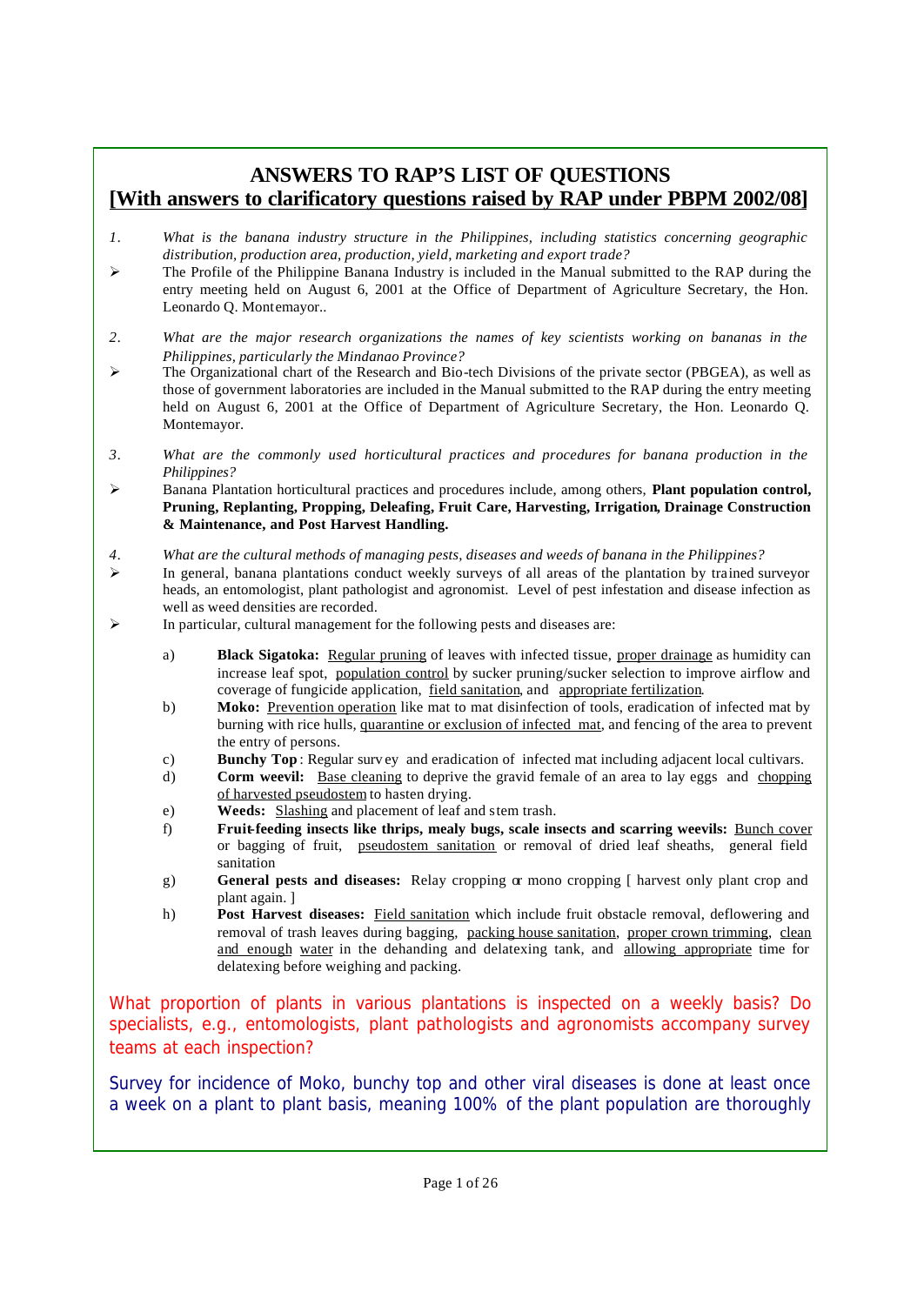examined. Survey for Sigatoka and freckle diseases is also done weekly but on designated monitoring stations at the rate of 10 plants/ha.

The trained surveyors are not always joined by the principal entomologist, pathologist or agronomist at each regular survey but the survey process/results are monitored and reviewed regularly by the specialists. In addition, the surveyors undergo regular training to ensure that the competency levels comply with minimum requirements set by the Company/growers.

- *5. Is "area freedom" used as a management measure in the Philippines for banana pests, diseases and weeds?*
- $\triangleright$  As replied to in the entry meeting, within the context of the international definition of "area freedom", YES.

*According to the BPI response, the Philippines use "area freedom" for managing banana pests. Please provide a list of banana pests that are managed by area freedom arrangements. Is area freedom used to control bugtok/Moko, freckle, Panama, bract mosaic, abaca mosaic and/or bunchy top? If so, please provide details of BPI procedures to achieve and maintain area freedom from these pests. Could you also provide survey and monitoring data for each pest over a reasonable period, preferably 5 years, to demonstrate the efficacy of "area freedom" arrangements in eliminating the pest from a pest free area?*

*The RAP would like the Philippines to provide detailed operational work plans to explain/demonstrate the use of "area freedom" as a management measure for banana pests, diseases and weeds*

The answer should have been, No, "area freedom" or "pest free area" is not being used in managing pests. Although individual plantation practices pest monitoring and surveillance to maintain the low level or no pest in their plantation, we cannot say that it is a "pest free area" in the definition of the IPPC.

Instead we are using "Systems Approach" in managing pests.

**Pest free area (PFA)** An area in which a specific pest does not occur as demonstrated by scientific evidence and in which where appropriate, this condition is being officially maintained.

*6. What is the prevalence and distribution of pests, diseases and hitchhikers likely to occur on bananas?*

ÿ **Nil**. Bananas that are shipped out to other countries are being processed by selection, deflowered, washed, inspected, vacuum-packed in polyethylene bags and placed in cartons.

*The response to questions 6 is at variance with the response to question 62 and also discussions of Philippine experts with the TWG Chairs according to which at least the following pests may occur on banana fruit; freckle, diamond spot, mealybugs, whiteflies and scale insects.*

*Hard scales (Diaspididae) have been intecepted on Philippine bananas by importing countries and Aspidiotus destructor has been identified as a pest in the Philippines .*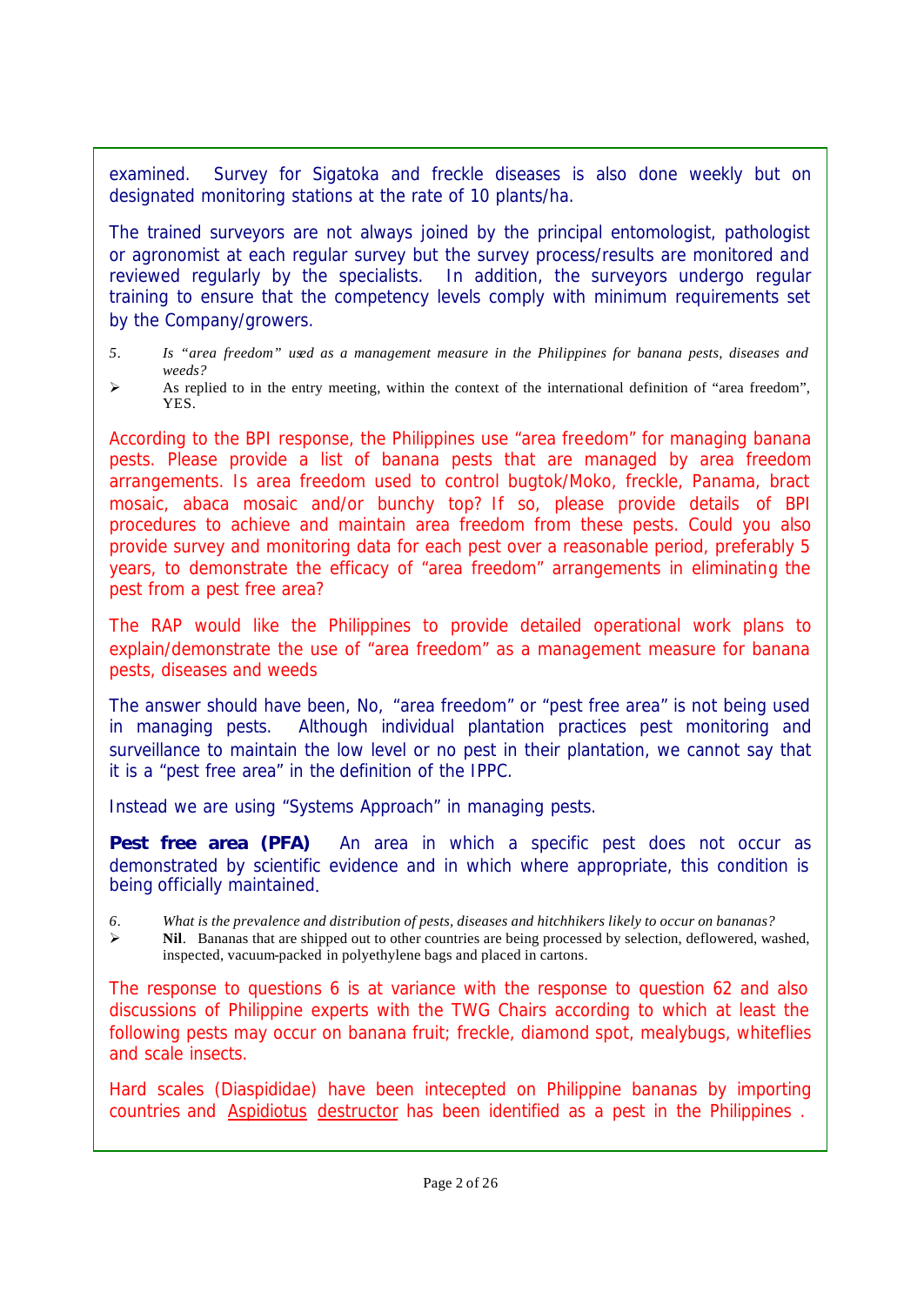*However, according to Sugimoto, S (1984) the scale insects (Coccoidea: Homoptera) were intercepted on banana fruits from Mindanao (Research Bulletin of the Plant Protection Service Japan 30, 115-121 refers). The Philippines have not listed mites as pests of bananas in the Philippines although a number of spider mites known to be present in the Philippines and exotic to Australia (e.g. Oligonychus orthius, O, velascoi and Caryota cumingil) are reported to infest banana and a range of other crops. Could information on mite pests affecting bananas in the Philippines be provided?*

In a study conducted in 1978, Dr. Leonila A. Corpuz -Raros (Professor, University of the Philippines at Los Baños) listed the following mite species as minor pests of banana: *Oligonychus orthius* Rimando, *O. velascoi* Rimando, *Tetranychus neocalodonicus* Andre and *T. piereni* McGregor. At the same time, Dr. Corpuz -Raros also listed the following predatory mites actively preying on the above-mentioned phytophagous mites: *Amblyseius largoensis (*Muma), *A. longispinosus* (Ivans), *A. tametavensis* Blommers, *Phytoseius diutius* Corpuz and *Typhlodromus transvaalensis* (Nesbitt).

*Please provide a complete list of pests and "hitchhikers" (organisms that are normally not pests of banana fruit but may be associated with it) that have been detected on fresh banana fruit during pre-export inspections in the plantations and packhouses, and interceptions by importing countries in Philippine bananas?*

*Please provide all information regarding the interceptions of pests, diseases and hitchhikers on Philippine bananas from all export market sources, e.g., Japan, Taiwan, Middle East, New Zealand, China, Hong Kong, Russia, Singapore, Yugoslavia, Italy, Turkey, Iran and Egypt. Also, indicate if inspections are carried out in each export destination and what is the level of inspection and reporting?*

Please refer to attachment 3 re: Interceptions and non-compliance records by importing countries.

- *7. What is the infrastructure in the Philippines for pest surveillance, monitoring, recording and reporting of banana pests, diseases and weeds, including the expertise of personnel conducting these activities?*
- $\triangleright$  In the banana plantations, the following are undertaken:
	- a) **Surveillance/monitoring**. This is done through regular visual observations in the field including laboratory analysis. Degree of insect/weed infestation are based on counts and/ or damage per plant or unit area. Disease infection is based on disease severity rating.
	- b) **Recording/Reporting**: Surveys are conducted on a regular basis, the frequency of which depends on the pest surveyed. Data are inputted into computers and survey results are reported as frequently as the survey intervals. Survey results are analyzed and reported by Scientist. Pest/disease surveyors are at least high school graduates, trained and validated by supervisors with at least a BS degree.

*Please provide results of surveillance/monitoring and recording/reporting referred to in the BPI response. This information would be vital for developing precise and ultimately defensible estimates in the semi-quantitative/quantitative risk analysis models.*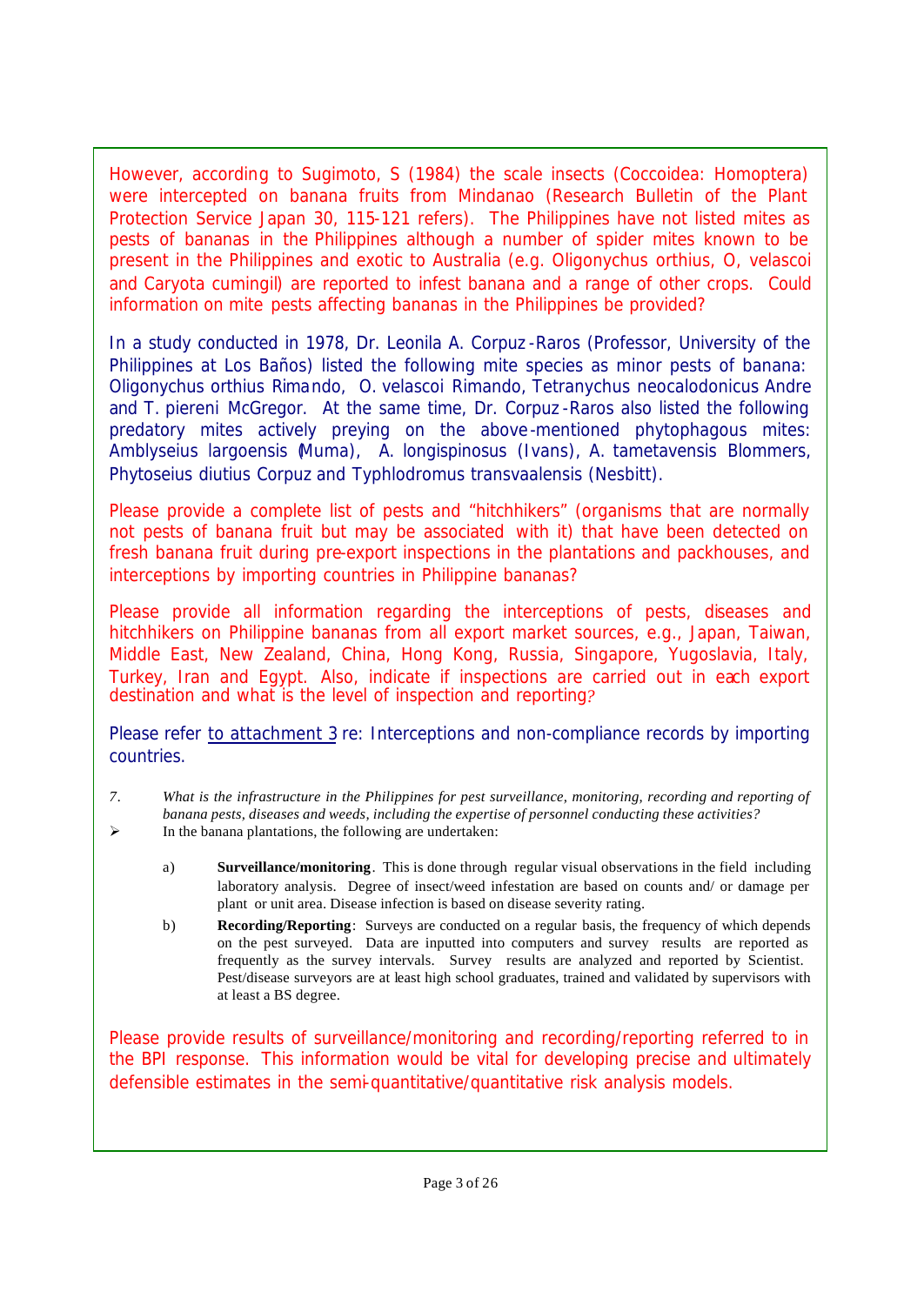| Note: The number indicates the leaf number with fully expanded youngest leaf<br>designated as leaf No. 1 |                                                                                                                                                                                                                                               |                                                                                                                                                                                                                          |      |              |                                                                                                                                                                                                                                                                                                                                                                                                               |
|----------------------------------------------------------------------------------------------------------|-----------------------------------------------------------------------------------------------------------------------------------------------------------------------------------------------------------------------------------------------|--------------------------------------------------------------------------------------------------------------------------------------------------------------------------------------------------------------------------|------|--------------|---------------------------------------------------------------------------------------------------------------------------------------------------------------------------------------------------------------------------------------------------------------------------------------------------------------------------------------------------------------------------------------------------------------|
| <b>Youngest Leaf with Initial Spots</b>                                                                  |                                                                                                                                                                                                                                               |                                                                                                                                                                                                                          |      |              |                                                                                                                                                                                                                                                                                                                                                                                                               |
| <b>Month</b>                                                                                             | Average                                                                                                                                                                                                                                       |                                                                                                                                                                                                                          | Year | <b>Month</b> | <b>Average</b>                                                                                                                                                                                                                                                                                                                                                                                                |
| J                                                                                                        | 9.75                                                                                                                                                                                                                                          |                                                                                                                                                                                                                          | 1997 | J            |                                                                                                                                                                                                                                                                                                                                                                                                               |
| F                                                                                                        | 9.79                                                                                                                                                                                                                                          |                                                                                                                                                                                                                          |      | F            | ٠                                                                                                                                                                                                                                                                                                                                                                                                             |
| M                                                                                                        | 9.74                                                                                                                                                                                                                                          |                                                                                                                                                                                                                          |      | M            |                                                                                                                                                                                                                                                                                                                                                                                                               |
| A                                                                                                        | 9.75                                                                                                                                                                                                                                          |                                                                                                                                                                                                                          |      | A            | ۰                                                                                                                                                                                                                                                                                                                                                                                                             |
|                                                                                                          |                                                                                                                                                                                                                                               |                                                                                                                                                                                                                          |      |              |                                                                                                                                                                                                                                                                                                                                                                                                               |
|                                                                                                          |                                                                                                                                                                                                                                               |                                                                                                                                                                                                                          |      |              | $\blacksquare$                                                                                                                                                                                                                                                                                                                                                                                                |
|                                                                                                          |                                                                                                                                                                                                                                               |                                                                                                                                                                                                                          |      |              | $\blacksquare$                                                                                                                                                                                                                                                                                                                                                                                                |
|                                                                                                          |                                                                                                                                                                                                                                               |                                                                                                                                                                                                                          |      |              | 10.60                                                                                                                                                                                                                                                                                                                                                                                                         |
|                                                                                                          |                                                                                                                                                                                                                                               |                                                                                                                                                                                                                          |      |              | 9.64                                                                                                                                                                                                                                                                                                                                                                                                          |
|                                                                                                          |                                                                                                                                                                                                                                               |                                                                                                                                                                                                                          |      |              | 10.00                                                                                                                                                                                                                                                                                                                                                                                                         |
|                                                                                                          |                                                                                                                                                                                                                                               |                                                                                                                                                                                                                          |      |              | 10.08                                                                                                                                                                                                                                                                                                                                                                                                         |
|                                                                                                          |                                                                                                                                                                                                                                               |                                                                                                                                                                                                                          |      |              | 10.10                                                                                                                                                                                                                                                                                                                                                                                                         |
|                                                                                                          |                                                                                                                                                                                                                                               |                                                                                                                                                                                                                          |      |              | 9.95                                                                                                                                                                                                                                                                                                                                                                                                          |
|                                                                                                          |                                                                                                                                                                                                                                               |                                                                                                                                                                                                                          |      |              | 10.05                                                                                                                                                                                                                                                                                                                                                                                                         |
|                                                                                                          |                                                                                                                                                                                                                                               |                                                                                                                                                                                                                          |      |              | 9.70                                                                                                                                                                                                                                                                                                                                                                                                          |
|                                                                                                          |                                                                                                                                                                                                                                               |                                                                                                                                                                                                                          |      |              | 9.63                                                                                                                                                                                                                                                                                                                                                                                                          |
|                                                                                                          |                                                                                                                                                                                                                                               |                                                                                                                                                                                                                          |      |              | 10.00                                                                                                                                                                                                                                                                                                                                                                                                         |
|                                                                                                          |                                                                                                                                                                                                                                               |                                                                                                                                                                                                                          |      |              | 10.80                                                                                                                                                                                                                                                                                                                                                                                                         |
|                                                                                                          |                                                                                                                                                                                                                                               |                                                                                                                                                                                                                          |      |              | 8.63                                                                                                                                                                                                                                                                                                                                                                                                          |
|                                                                                                          |                                                                                                                                                                                                                                               |                                                                                                                                                                                                                          |      |              | 11.03                                                                                                                                                                                                                                                                                                                                                                                                         |
|                                                                                                          |                                                                                                                                                                                                                                               |                                                                                                                                                                                                                          |      |              | 10.64                                                                                                                                                                                                                                                                                                                                                                                                         |
|                                                                                                          |                                                                                                                                                                                                                                               |                                                                                                                                                                                                                          |      |              | 10.75                                                                                                                                                                                                                                                                                                                                                                                                         |
|                                                                                                          |                                                                                                                                                                                                                                               |                                                                                                                                                                                                                          |      |              | 10.88                                                                                                                                                                                                                                                                                                                                                                                                         |
|                                                                                                          |                                                                                                                                                                                                                                               |                                                                                                                                                                                                                          |      |              | 10.92                                                                                                                                                                                                                                                                                                                                                                                                         |
|                                                                                                          |                                                                                                                                                                                                                                               |                                                                                                                                                                                                                          |      |              | 10.25                                                                                                                                                                                                                                                                                                                                                                                                         |
|                                                                                                          |                                                                                                                                                                                                                                               |                                                                                                                                                                                                                          |      |              | 9.85                                                                                                                                                                                                                                                                                                                                                                                                          |
|                                                                                                          |                                                                                                                                                                                                                                               |                                                                                                                                                                                                                          |      |              | 9.66                                                                                                                                                                                                                                                                                                                                                                                                          |
| A                                                                                                        | 8.60                                                                                                                                                                                                                                          |                                                                                                                                                                                                                          |      |              | 9.73                                                                                                                                                                                                                                                                                                                                                                                                          |
| M                                                                                                        | 9.23                                                                                                                                                                                                                                          |                                                                                                                                                                                                                          |      | M            | 9.90                                                                                                                                                                                                                                                                                                                                                                                                          |
| J                                                                                                        | 8.54                                                                                                                                                                                                                                          |                                                                                                                                                                                                                          |      | J            | 9.92                                                                                                                                                                                                                                                                                                                                                                                                          |
| J                                                                                                        | 8.33                                                                                                                                                                                                                                          |                                                                                                                                                                                                                          |      | J            | 9.55                                                                                                                                                                                                                                                                                                                                                                                                          |
| A                                                                                                        | 8.80                                                                                                                                                                                                                                          |                                                                                                                                                                                                                          |      | A            | 9.38                                                                                                                                                                                                                                                                                                                                                                                                          |
|                                                                                                          | 9.98                                                                                                                                                                                                                                          |                                                                                                                                                                                                                          |      |              | 10.32                                                                                                                                                                                                                                                                                                                                                                                                         |
|                                                                                                          |                                                                                                                                                                                                                                               |                                                                                                                                                                                                                          |      |              | 11.08                                                                                                                                                                                                                                                                                                                                                                                                         |
| D                                                                                                        | 12.00                                                                                                                                                                                                                                         |                                                                                                                                                                                                                          |      | D            | 11.13<br>÷,                                                                                                                                                                                                                                                                                                                                                                                                   |
|                                                                                                          | M<br>J<br>J<br>$\overline{A}$<br>${\mathbf S}$<br>$\overline{O}$<br>N<br>D<br>J<br>F<br>M<br>А<br>M<br>J<br>J<br>Α<br>$\mathbf S$<br>$\circ$<br>N<br>D<br>J<br>Ë<br>M<br>$\overline{\mathbf{S}}$<br>$\overline{O}$<br>$\overline{\mathsf{N}}$ | 10.30<br>11.00<br>11.28<br>10.25<br>9.14<br>10.38<br>10.43<br>10.38<br>9.88<br>10.53<br>10.40<br>10.20<br>10.50<br>11.54<br>11.35<br>11.00<br>11.20<br>11.48<br>10.80<br>11.00<br>9.28<br>9.40<br>8.92<br>11.30<br>10.65 |      | 1998<br>1999 | Reports of Weekly Survey of Black Sigatoka and Freckle Diseases<br>[Date Derived from Unshot Plants]<br>Youngest Leaf with Initial Freckle*<br>M<br>J<br>J<br>$\overline{A}$<br>${\mathsf S}$<br>$\circ$<br>$\mathsf{N}$<br>D<br>J<br>F<br>M<br>A<br>M<br>J<br>J<br>A<br>${\mathsf S}$<br>$\circ$<br>N<br>D<br>J<br>F<br>M<br>$\overline{A}$<br>$\overline{\mathbf{S}}$<br>$\circ$<br>$\overline{\mathsf{N}}$ |

Below are the results of the Sigatoka and freckle survey: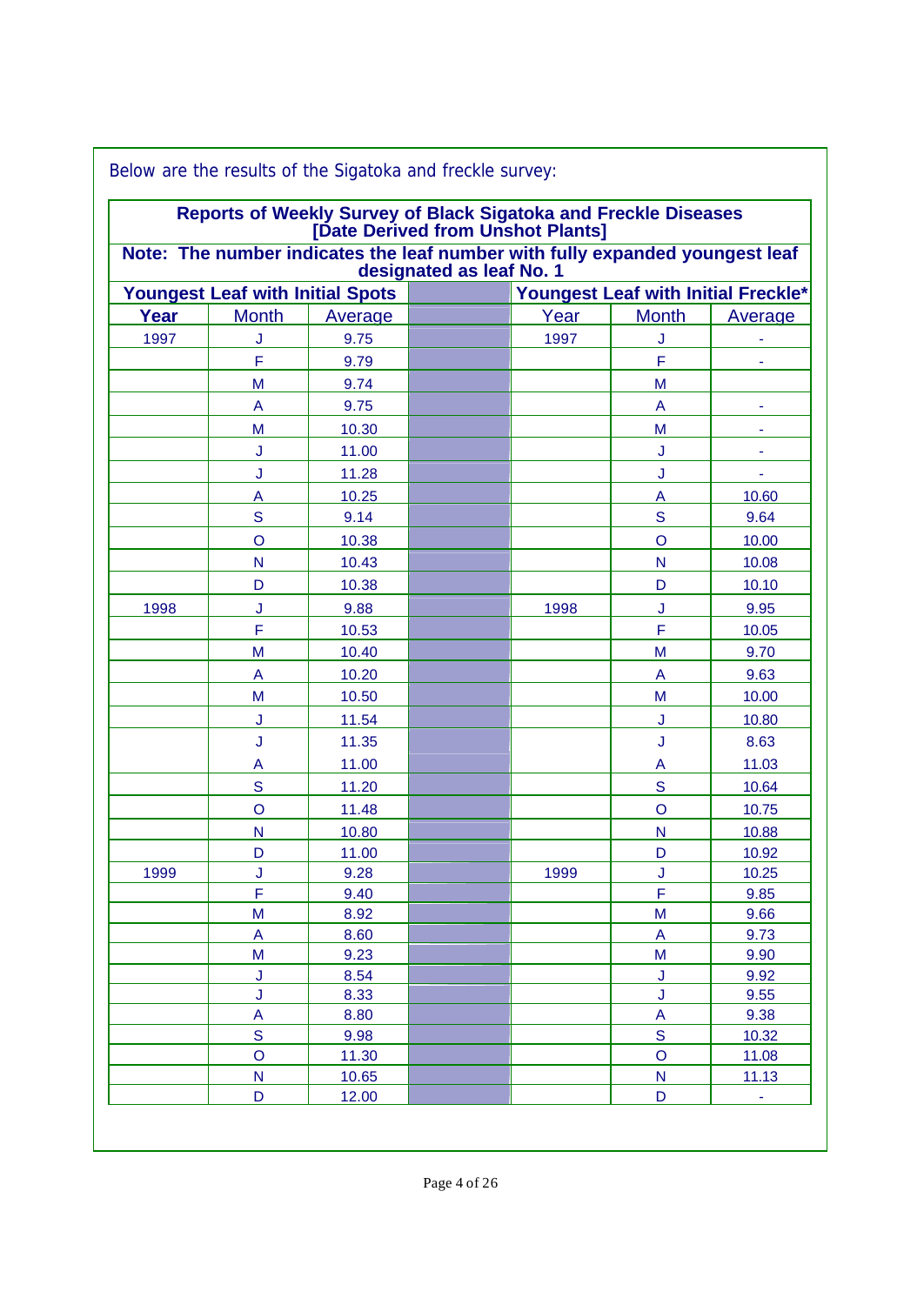|             |                                         | Note: The number indicates the leaf number with fully expanded youngest leaf | designated as leaf No. 1 |      |                                                                                       |                |
|-------------|-----------------------------------------|------------------------------------------------------------------------------|--------------------------|------|---------------------------------------------------------------------------------------|----------------|
|             | <b>Youngest Leaf with Initial Spots</b> |                                                                              |                          |      | Youngest Leaf with Initial Freckle*                                                   |                |
| <b>Year</b> | <b>Month</b>                            | <b>Average</b>                                                               |                          | Year | <b>Month</b>                                                                          | <b>Average</b> |
| 2000        | J                                       | 11.85                                                                        |                          | 2000 | J                                                                                     | 11.80          |
|             | F                                       | 10.30                                                                        |                          |      | F                                                                                     | 11.38          |
|             | M                                       | 10.94                                                                        |                          |      | M                                                                                     | 11.42          |
|             | A                                       | 11.78                                                                        |                          |      | A                                                                                     | 11.45          |
|             | M                                       | 11.45                                                                        |                          |      | M                                                                                     | 11.20          |
|             | J                                       | 10.68                                                                        |                          |      | J                                                                                     | 11.12          |
|             | J                                       | 10.85                                                                        |                          |      | J                                                                                     | 11.35          |
|             | A                                       | 12.23                                                                        |                          |      | A                                                                                     | 12.03          |
|             | S                                       | 12.34                                                                        |                          |      | S                                                                                     | 12.08          |
|             | $\circ$                                 | 12.15                                                                        |                          |      | O                                                                                     | 12.15          |
|             | N                                       | 12.03                                                                        |                          |      | N                                                                                     | 12.30          |
|             | D                                       | 11.96                                                                        |                          |      | D                                                                                     | 12.26          |
| 2001        | J                                       | 11.05                                                                        |                          | 2001 | J                                                                                     | 11.98          |
|             | F                                       | 11.53                                                                        |                          |      | F                                                                                     | 11.90          |
|             | M                                       | 11.30                                                                        |                          |      | M                                                                                     | 11.68          |
|             | A                                       | 11.48                                                                        |                          |      | A                                                                                     | 11.48          |
|             | M                                       | 11.05                                                                        |                          |      | M                                                                                     | 11.25          |
|             | J                                       | 11.44                                                                        |                          |      | J                                                                                     | 11.42          |
|             | J                                       | 11.83                                                                        |                          |      | J                                                                                     | 11.63          |
|             | A                                       | 10.83                                                                        |                          |      | A                                                                                     | 11.35          |
|             | S                                       | 10.88                                                                        |                          |      | ${\mathsf S}$                                                                         | 10.98          |
|             | $\mathsf O$                             | 11.00                                                                        |                          |      | $\circ$                                                                               | 10.95          |
|             | ${\sf N}$                               | 11.47                                                                        |                          |      | ${\sf N}$                                                                             | 11.45          |
|             | D                                       | 15.08                                                                        |                          |      | D                                                                                     | 11.88          |
| 2002        | J                                       | 11.55                                                                        |                          | 2002 | J                                                                                     | 11.90          |
|             | F                                       | 11.25                                                                        |                          |      | F                                                                                     | 11.63          |
|             | M                                       | 11.40                                                                        |                          |      | $\mathsf{M}% _{T}=\mathsf{M}_{T}\!\left( a,b\right) ,\ \mathsf{M}_{T}=\mathsf{M}_{T}$ | 11.65          |
|             |                                         |                                                                              |                          |      |                                                                                       |                |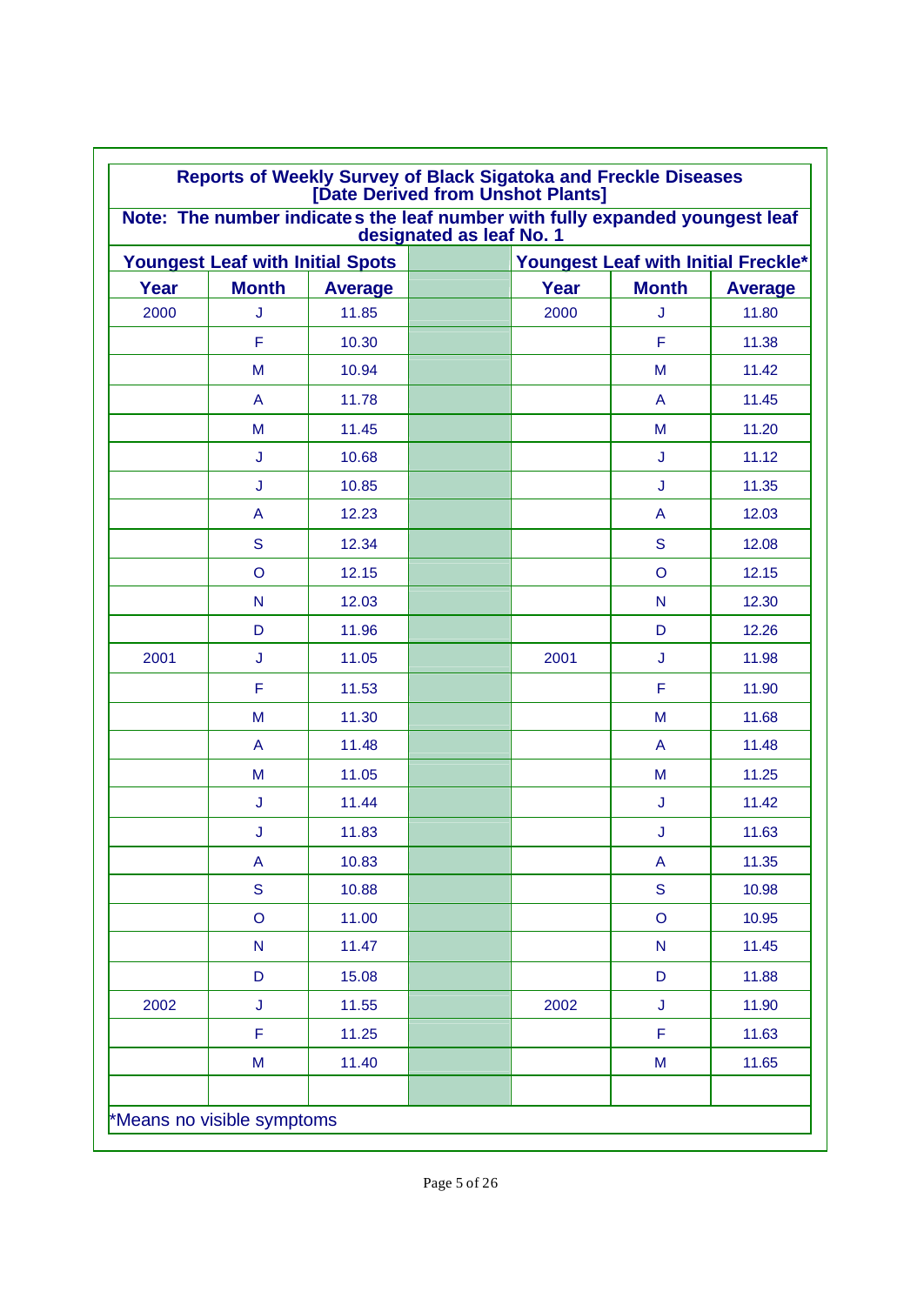| <b>Period</b><br><b>Number</b> | <b>BACTERIAL WILT (Moko)</b><br><b>Cases / Hectare</b> |       |        |       | <b>BUNCHY TOP</b><br><b>Cases / Hectare</b> |       |       |       |
|--------------------------------|--------------------------------------------------------|-------|--------|-------|---------------------------------------------|-------|-------|-------|
|                                | 1998                                                   | 1999  | 2000   | 2001  | 1998                                        | 1999  | 2000  | 2001  |
| 1                              | 0.053                                                  | 0.026 | 0.040. | 0.045 | 0.183                                       | 0.156 | 0.125 | 0.169 |
| $\overline{2}$                 | 0.049                                                  | 0.026 | 0.043  | 0.043 | 0.195                                       | 0.154 | 0.116 | 0.190 |
| 3                              | 0.045                                                  | 0.025 | 0.034  | 0.042 | 0.198                                       | 0.149 | 0.132 | 0.186 |
| $\overline{4}$                 | 0.042                                                  | 0.024 | 0.040  | 0.046 | 0.193                                       | 0.120 | 0.145 | 0.232 |
| 5                              | 0.043                                                  | 0.029 | 0.050  | 0.051 | 0.187                                       | 0.140 | 0.178 | 0.241 |
| $6\phantom{1}6$                | 0.061                                                  | 0.042 | 0.074  | 0.075 | 0.273                                       | 0.171 | 0.195 | 0.238 |
| $\overline{7}$                 | 0.063                                                  | 0.050 | 0.106  | 0.061 | 0.332                                       | 0.134 | 0.211 | 0.299 |
| 8                              | 0.047                                                  | 0.050 | 0.134  | 0.098 | 0.228                                       | 0.127 | 0.182 | 0.185 |
| $\overline{9}$                 | 0.044                                                  | 0.037 | 0.087  | 0.098 | 0.173                                       | 0.080 | 0.140 | 0.205 |
| 10                             | 0.037                                                  | 0.059 | 0.069  | 0.083 | 0.112                                       | 0.124 | 0.128 | 0.263 |
| 11                             | 0.043                                                  | 0.053 | 0.062  | 0.094 | 0.165                                       | 0.125 | 0.139 | 0.361 |
| 12                             | 0.037                                                  | 0.049 | 0.053  | 0.090 | 0.158                                       | 0.095 | 0.137 | 0.471 |
| 13                             | 0.028                                                  | 0.045 | 0.043  | 0.064 | 0.165                                       | 0.111 | 0.152 | 0.355 |
|                                |                                                        |       |        |       |                                             |       |       |       |
| <b>TOTAL</b>                   | 0.592                                                  | 0.516 | 0.840  | 0.890 | 2.561                                       | 1.686 | 1.980 | 3.396 |

*8. What are the pesticide schedules used in the Philippines for managing arthropod pests, diseases, weeds and other pests?*

 $\triangleright$  In banana plantations, except for Black Sigatoka Control where spray intervals vary from 1-3 weeks, the intervals of pesticide applications to control pests like insects, nematodes, weeds and diseases are based on need or based on threshold levels following IPM approach. For example, nematicides may or may not be applied depending on nematode population levels and root lesion index. Under no circumstance are nematicides applied more than 3 cycles a year with application intervals no closer than 120 days apart.

*Please provide a complete list of pesticides used in Philippine banana plantations (see response to questions 13 and expand; please also provide trade names of the pesticides). What is the rate and frequency of application of each pesticide?*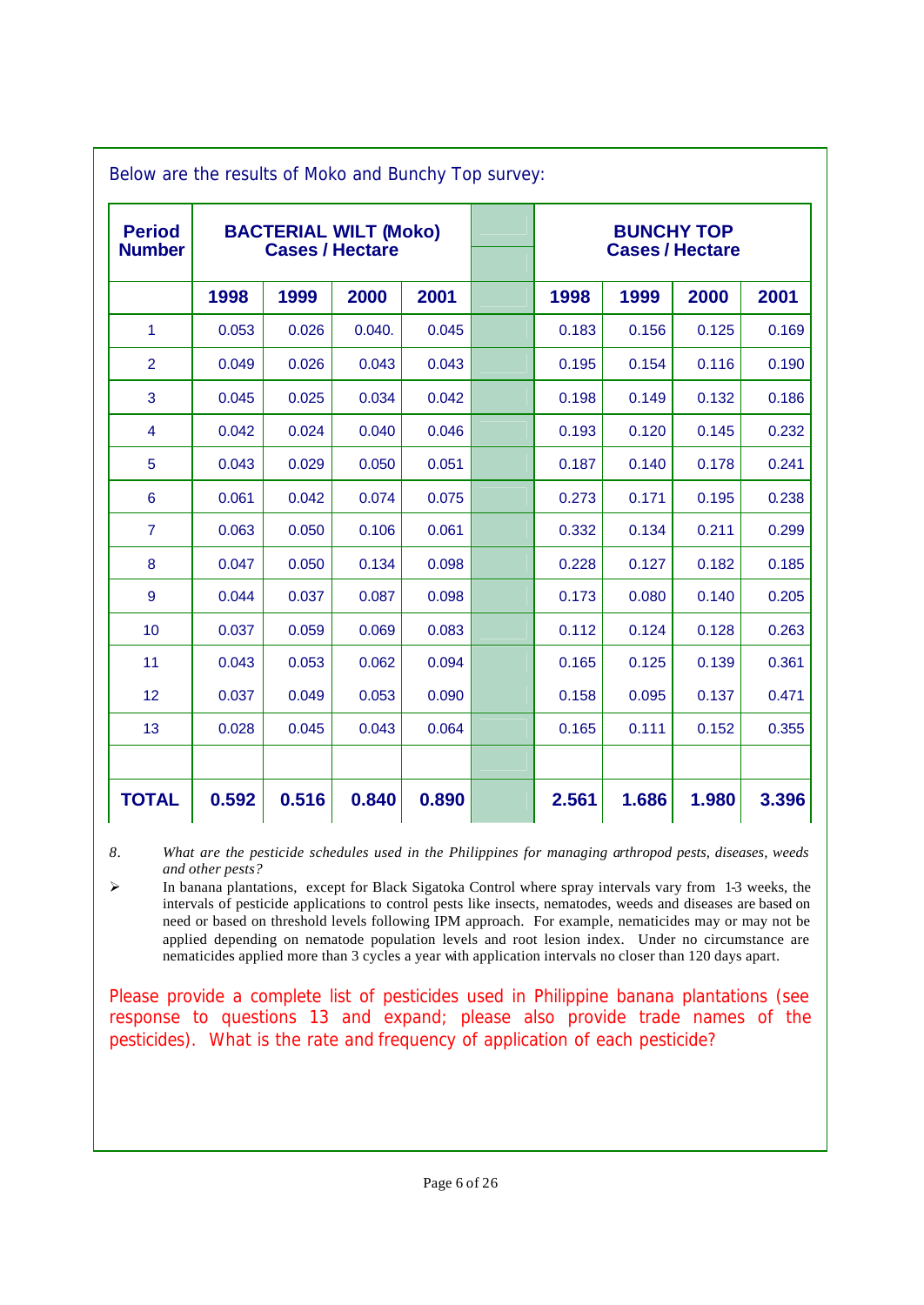| Below is the summary of the pesticides, rates and frequency: |                                                |                      |                 |                                           |
|--------------------------------------------------------------|------------------------------------------------|----------------------|-----------------|-------------------------------------------|
| <b>Generic</b>                                               | <b>Trade</b><br><b>Name</b>                    | <b>Usage</b>         | Rates (ai)      | <b>Frequency of</b><br><b>Application</b> |
| Mancozeb                                                     | Dithane 448F<br>Vondozeb 42SC,<br>Dithane M-45 | <b>Aerial Spray</b>  | up to 2.0 kg/ha | 8-12 days                                 |
| Tridemorph                                                   | Calixin 750EC                                  | <b>Aerial Spray</b>  | up to 0.6 li/ha | $10-12$ days                              |
| <b>Strobilurin</b>                                           | Tega 250SC, Bankit 250SC                       | <b>Aerial Spray</b>  | up to 100 gm/ha | 12-18 days                                |
| Chlorothalonil                                               | Daconil 720F, Bravo 720F                       | <b>Aerial Spray</b>  | up to 720 gm/ha | $8-12$ days                               |
| Methyl<br>Thiophanate                                        | Topsin M 70WP,<br>Fungitox 75WP                | <b>Fruit Spray</b>   | up to 1.4 gm/li | 3-4x before bagging                       |
| Abamectin                                                    | Agrimek 1.8EC                                  | Flower bud injection | $1.8$ ml/li     | 80 ml/bud                                 |
| Imidacloprid                                                 | Confidor 100SL                                 | Flower bud injection | 1 $m$ I/li      | 80 ml/bud                                 |
| Spinosad                                                     | Success 2.5SC                                  | Flower bud injection | $1.5$ ml/li     | 80 ml/bud                                 |
| Trimethoxam                                                  | Actara 25WG                                    | Flower bud injection | $1.5$ g/li      | 80 ml/bud                                 |
| <b>Chlorpyrifos</b>                                          | Lorsban 40EC                                   | Flower bud injection | $1.2$ ml/li     | 80 ml/bud                                 |
| Methomyl                                                     | Lannate 40SP                                   | Flower bud injection | 3 g/li          | 80 ml/bud                                 |
| Fifronil                                                     | Ascend 50SC                                    | Flower bud injection | $2.0$ ml/li     | 80 ml/bud                                 |

*9. Is 'pesticide resistance" a problem in the Philippines and, if so, what measures are used to minimize the development of pesticide resistant strains of banana pests, diseases and weeds?*

 $\triangleright$  Pesticide resistance was observed in some pests like Thrips and Black Sigatoka. To minimize resistance, pesticides of various types and modes of action are used alternately. The Philippine Banana industry through the PBGEA has initiated a unified Sigatoka Resistance Monitoring Program to keep growers abreast with the most effective Black Sigatoka compound and to avoid use of ineffective compounds.

- *10. What is the procedure for registering pesticides in the Philippines?*
- $\triangleright$  We furnished the RAP during the entry meeting a copy of the FPA Regulatory Policies and Implementing Guideline. Please refer to Chapter 2 from pages 7 to 51 of the Guidelines.
- *11. What regulations exist to govern use of registered pesticides in the Philippines and how are these enforced?*
- $\triangleright$  This is likewise included in the FPA Regulatory Policies and Implementing Guidelines. Please refer to Chapter 5 from pages 131 to 168 of the Guidelines.
- *12. What are the post-harvest chemical treatments used on banana fruit in the Philippines?*
- $\triangleright$  Chlorine mixed with Alum prior to packing.

*What concentrations of chlorine and alum are used and how are these concentrations monitored and maintained? How often is "topping up" or replenishment required with these chemicals under various fruit volume throughputs, climatic conditions, etc.?*

Chlorine (10%) mixed with Alum (1%) prior to packing. Concentration is monitored by colorimetric method. Replenishment is done to maintain the required concentration.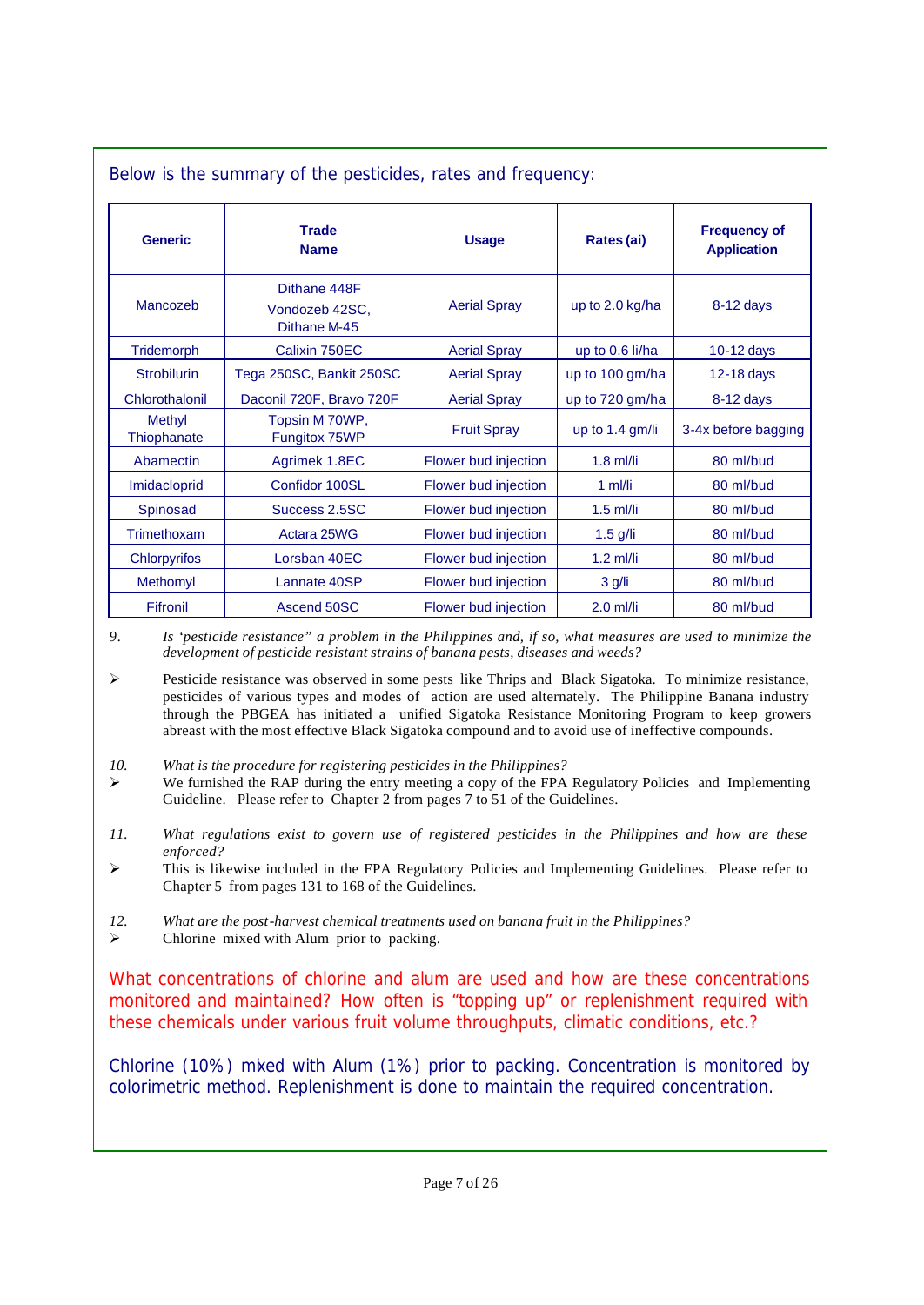- *13. Are pesticide residues a concern and, if so, what are these pesticides and what measures are used by the Philippines and importing countries to monitor pesticide residues in or on export bananas?*
- ÿ Yes. Pesticides used in banana are: Mancozeb, Tridemorph, Chorothalonil, Strobilurins, Triazoles, Organosphosphate, Carbamate, Naturalytes. Bases of using these pesticides are local registration in the Philippines' FPA, MRLs stipulated in CODEX ALIMENTARIUS Commission, WHO, and FAO. Also, there are no detectable residue basis per pesticide and market tolerances.

*BPI has indicated that pesticide residues are of concern and require monitoring to meet maximum residue limit (MRL) standards. The reply indicates that pesticide residues are a concern, but does not nominate them. The final section then claims that there are no detectable residues basis [?] per pesticide and market tolerances. What pesticides have exceeded MRLs stipulated in CODEX ALIMENTARIUS in any export shipment and what levels of pesticide residues were detected?*

*Please provide results of pesticide residue monitoring by the Philippines and the importing countries, including a report from the USDA database if at all possible*

The Philippines does not undertake pesticide residue monitoring. Japan and Korea undertake regular monitoring of pesticide residue in the fruit. However, we have not been provided with such data.

- *14. How much biological and pest management information is available for banana pests, diseases and weeds in the Philippines?*
- $\triangleright$  There is adequate biological and pest management information to support production of export quality banana fruits.

*The reply states there is "adequate" biological pest information to support production of export quality bananas. Please specify the sources and detail of biological and pest management information for banana pests, diseases and weeds in the Philippines. Also, indicate how the term "adequate" was derived (given the heavy reliance on pesticides for the production of bananas in the Philippines.)*

*Please clarify if this information is included in the fact sheets provided by BPI to the RAP. Is there any additional information available and, if so, please provide such information?*

Pieces of biological and pest management information are internally developed or generated by each Company. These are continually integrated into the crop cultural and management practices of each Company. Effective control of such diseases has sustained each banana grower to produce banana fruits meeting export quality specifications. Below are existing examples of integrated management programs for Sigatoka, freckle, moko and viral diseases.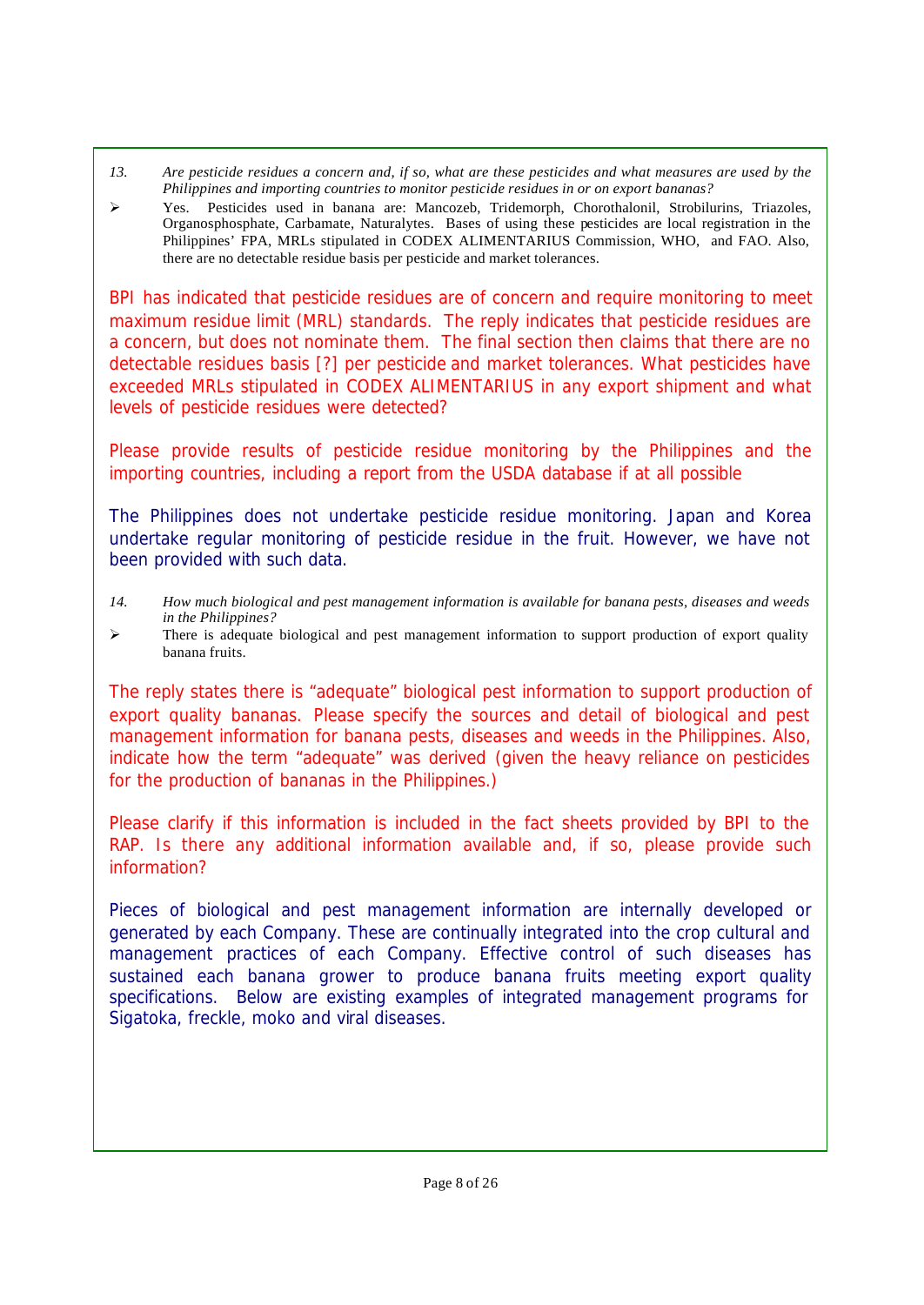# **MANAGEMENT SYSTEM FOR SIGATOKA AND FRECKLE CONTROL**

- 1. Weekly leaf disease surveys to determine the extent of infection. This information is a guide whether the spray program will be spaced at shorter or longer interval and the type of fungicide to use.
- 2. Based on item No. 1 the following spray program is generally used and effectively controls both sigatoka and freckle:
	- a. Wet periods or periods of high disease pressure

Strobilurins (Bankit 250SC, Tega 25SC) at 25 grams ai/ha followed by Triazole (Tilt 25OEC, Bumper 25EC, Sico 25EC) at 0.4 or mancozeb at 4-5 li/ha. These fungicides are mixed with banana oil at 5-6 liter/ha and are applied every 8-15 days interval.

b. Dry periods (Feb - April)

Chlorothalonil (Daconil 720F or Bravo 720F) in water only every 8-12 days or this may be alternated with mancozeb (Dithane or Vondozeb) in oil when used.

3. Weekly deleafing cycle

Leaves of mother plant and follower should be completely deleafed if observed to have freckle or Sigatoka. The cycle should be completed during the week. This cultural practice effectively reduces infield inoculum.

4. Management systems from fruit protection to fruit processing as described for Moko & Bunchy-Top control are also effective in eliminating contamination of fruit with Sigatoka spores and freckle.

## **MANAGEMENT SYSTEM FOR THE CONTROL OF MOKO, BUNCHY TOP AND OTHER VIRUS DISEASES**

# 1. *Weekly mat to mat survey and eradication*

Weekly surveys are done on a mat to mat basis and eradication instituted as soon as plant is affected by either Moko, Bunchy Top or other viral disease is found. Moko eradication consists of digging up the infected plant and mats immediately surrounding the infected plant and chopped into fine pieces as soon as the disease is confirmed and burned. This system not only reduces infield moko inoculum but also sterilizes the infested site. Infested site may be followed 6-12 months or cultivated and fumigated after eradication and burning to be replanted 45 days after fumigation. For bunchy top and other virus diseases, the infected plants are first sprayed with insecticide, uprooted and chopped finely to prevent any regrowth.

2. *Mandatory bunch sprays of fungicide, bactericides and insecticides* **before bagging**. These are mixtures of copper hydroxide (bactericide)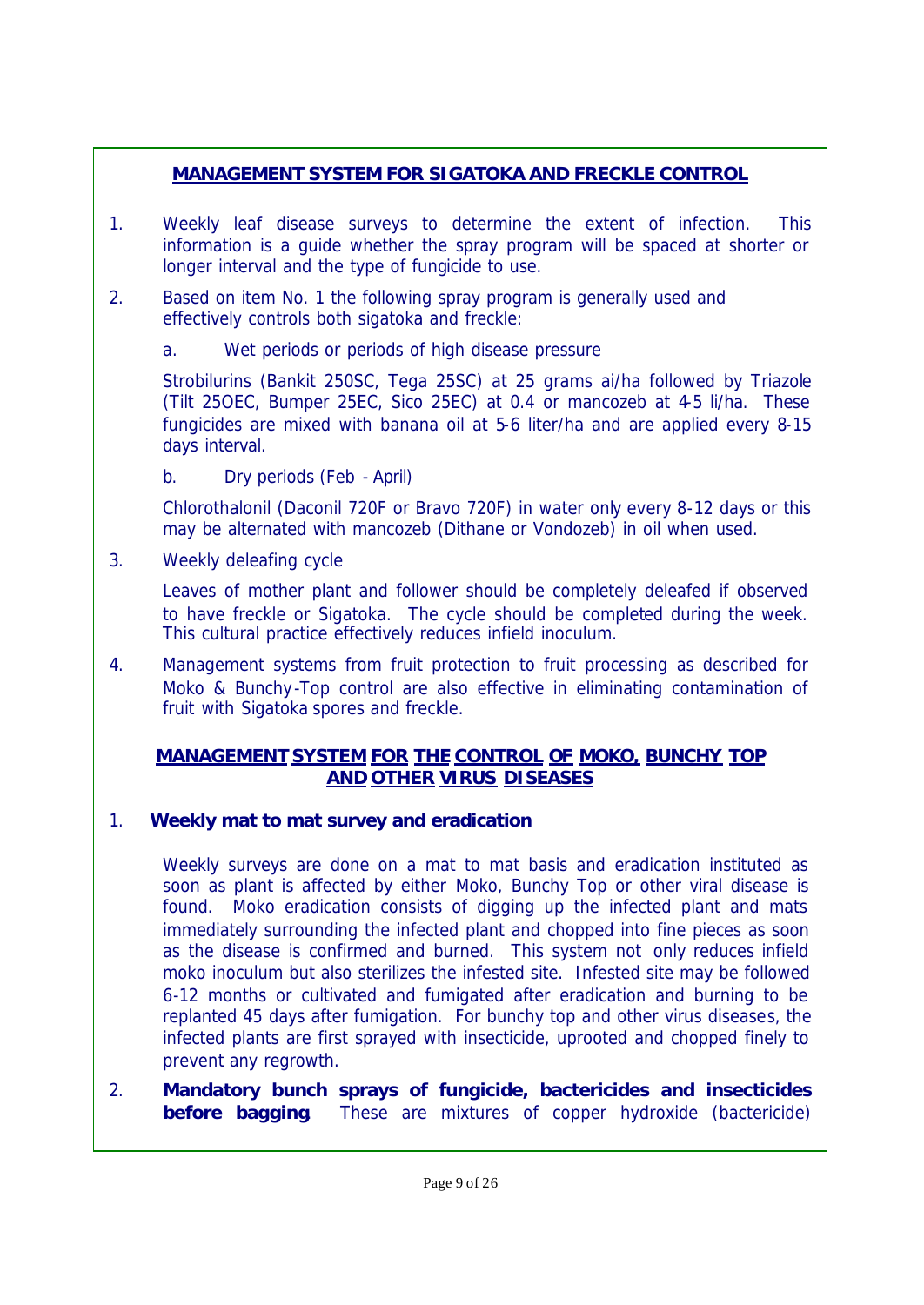Thiophanate methyl (fungicide) and Diazinon and initially applied when the 1<sup>st</sup> 2 hands are exposed and every 2-3 days thereafter before bagging. The newly developing fruit therefore receives a minimum of 4 sprays before bagging. This spray mixture is designed to protect the fruit from bacterial and fungal rotting organisms as well as unwanted insects before bagging.

- 3. *Deflowering*. This is done before bagging to reduce insect visitation of developing fruit.
- 4. *Bagging with Lorsban impregnated plastic bags*. This protects the fruit from insect pests such as mealybugs and red rust thrips, from attacking the developing fruit as well as discourages other non-insect pest from visiting the fruit.
- 5. *Harvest.* All cutting tools used for harvest are disinfested with Formalin (1:2 v/v) mixed with ultraviolet dye for supervision. Fruit ages from 9-12 weeks after bagging exhibiting calibrations of 39/32 to 45/32 of an inch are harvested and hanged on the cable provided with rollers and spacers for transport to the packing station. The cut fruit stalk is treated with alum to stop latex from oozing out and contaminate the fruit. The prime mover of harvested fruit is an aerial tractor. Plastic bags are not removed until the fruit bunch reaches the fruit patio of the packing house. This is to prevent dust or leaves from getting the fruit while in transit.

## 6. *Fruit Processing (Please see attached Fruit Processing Flow Chart)*

- a. As soon as the fruit bunch reaches the fruit patio, the plastic bag is removed, the fruit is graded, and defects recorded. The fruit bunch is then hosed with water to remove dust and dirt before dehanding.
- b. Washed whole bunch are then dehanded and further washed in the dehanding-selection tank. The dehander immediately discards the defective hands that do not meet market specifications.
- c. When the fruit has floated to the selection side of the wash tank, the selectors trim the fruit and remove undesirable fingers that are out of specifications. The hand may be maintained as a hand or is divided into clusters if the remaining fingers are not enough to categorize it as a hand. Hands/clusters during selection are wiped with sponge to remove, dirt, and stains from the peel. Sponge soaked in a detergent is usually used.
- d. The selected hand/cluster is further floated in the flotation tank for 25 minutes before they are selected for weighing. This is to allow the latex to be drained from the fruit so that the crown is clean and ready for postharvest treatment.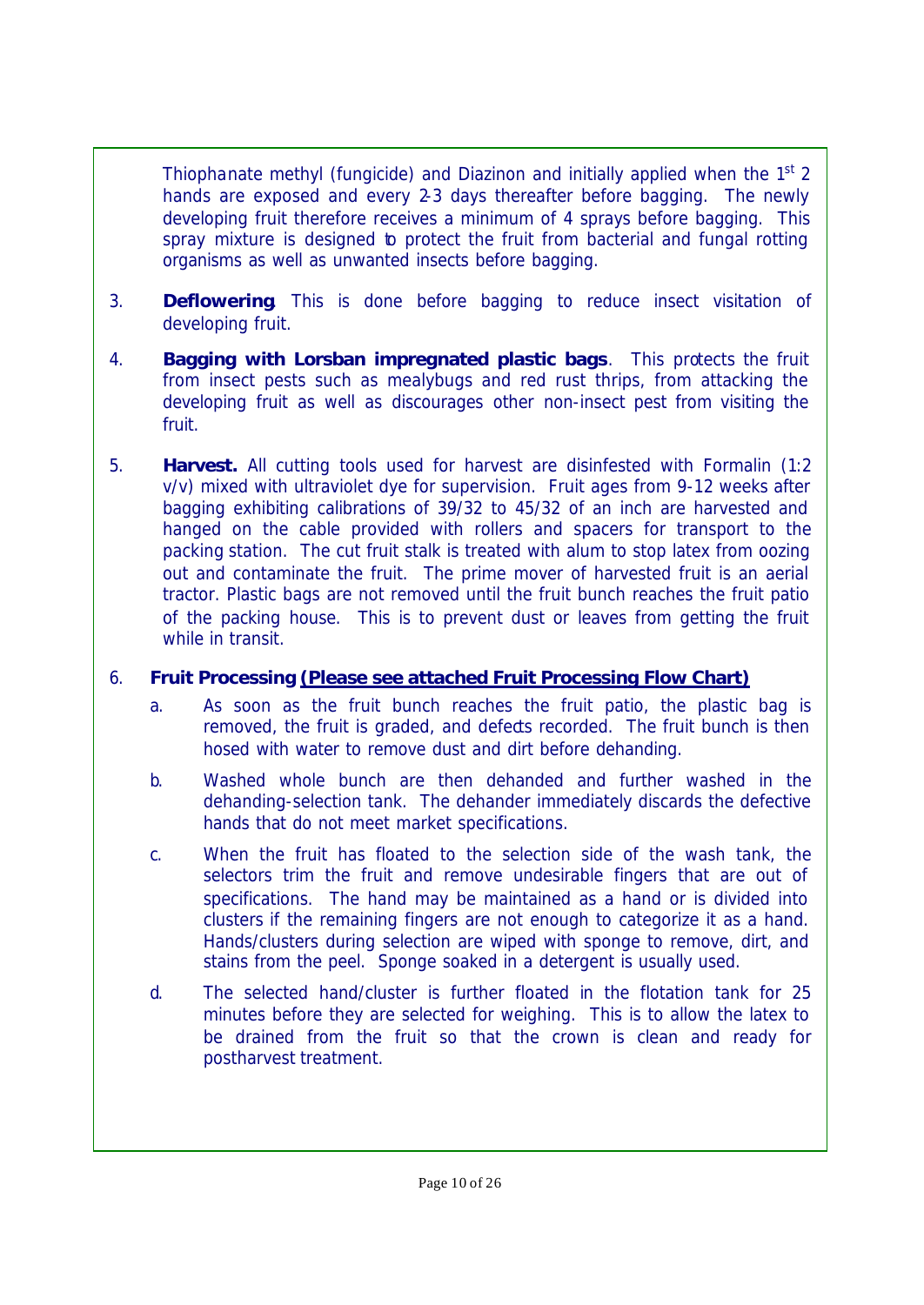- e. After the flotation process, the fruit (hand/clusters) are collected on a tray to constitute, 12.5 kg and then treated by spraying with the chlorine-alum solution.
- f. The treated fruit are then transferred in a box line with polyethylene liners and then vacuum packed. This is to reduce the oxygen concentration inside the box to slow down or reduce growth and development of crown rotting organism during transit.
- g. Packed fruit are generally palletized and delivered from the packing houses to the wharf by means of trailers covered with tarpauline or refrigerated container vans.
- h. Shipholds are disinfested and pre-cooled before loading.
- *15. What are the main sources of scientific and technical information on Philippine banana pests, diseases and weeds and their management?*
- $\triangleright$  There are unpublished data in the private sector ( banana plantation research and bio-tech divisions ), University of the Philippines Library, IRRI Library, University of Southern Philippines, University of Southern Mindanao, INIBAP, and Internet.

*Do the data sheets include information from the Philippine private sector? The reply indicates there is unpublished data in the private sector. Do reputable researchers referee the scientific data? If this information is not in the public domain, what standards of efficacy and environmental impact are used and, does the FPA have access to the technical data from the private sector?*

Scientific data generated by each Company are not refereed by reputable researchers because these are normally not published. However, each Company has a pool of researchers duly accredited by the Philippines' Fertilizer and Pesticide Authority (FPA). Generally, the researchers hold postgraduate degrees relevant to their assigned roles and responsibilities. FPA has access to the technical data from the private sector as required for pesticide registration.

- *16. Has Philippines prepared data sheets on pests, diseases and weeds of bananas in the Philippines, including Moko, Bugtok, freckle, Black Sigatoka, banana bract mosaic, Panama disease, fruit flies, scale insects, mealy bugs and white flies, and vector/pathogen relationships?*
- $\triangleright$  Fact sheets for majority of the pests of quarantine importance are included in the manual given to the RAP during the entry meeting on August 6, 2001..
- *17. Can banana fruit act as a source inoculum of banana bract mosaic virus and, if so, can vectors acquire the virus from the fruit and transmit to banana plants?*
- $\triangleright$  There is no report of the banana bract mosaic virus infecting the fruit in the Philippines. The symptom was observed only in the bract, peduncle and pseudostem.

*The pathogens TWG understands that banana fruit can be infected with Banana bract mosaic virus. Has the Philippines recently conducted any work to demonstrate the presence of the virus in banana fruit and transmission of the virus by arthropod vectors from infected banana fruit to banana plants?*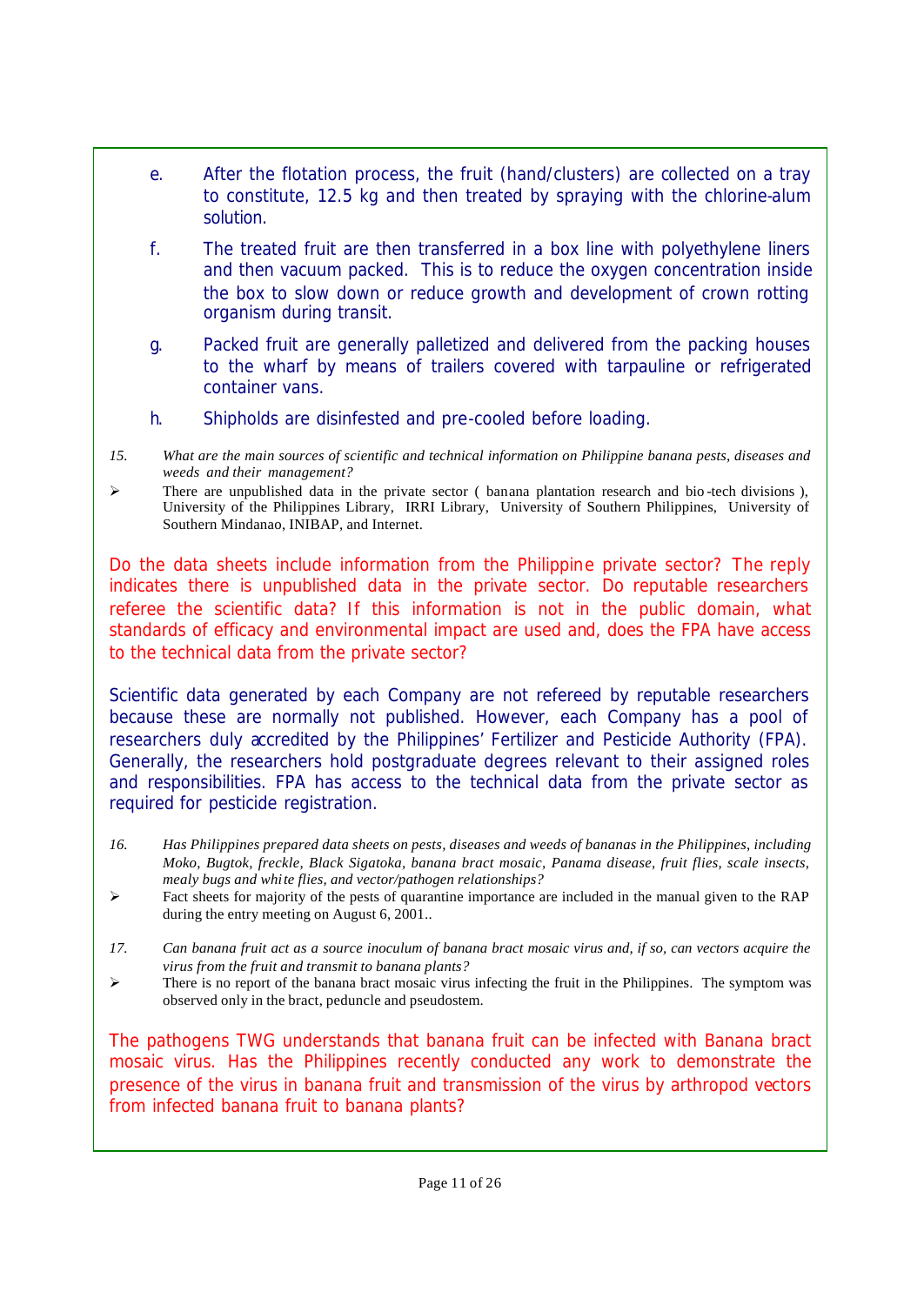No data available yet to demonstrate the presence of Banana Bract Mosaic Virus in banana fruit. Currently, the Bureau of Plant Industry (BPI) is conducting a transmission study on banana bract mosaic virus.

- *18. What role does banana fruit play in spreading Moko disease in the Philippines?*
- ÿ The role banana fruit plays as a spreader of Moko disease in the commercial cavendish plantation is **nil**. Moko development is very rapid so that unshot banana plants infected with Moko cannot produce fruit before it wilts. Bearing plants infected with Moko produce premature ripes and these are not packed because ripe fruits are not allowed for export.

*The pathogens TWG has information from other sources that Moko infected plants can produce fruit bunches and the fruit may ripe prematurely following internal fruit infection. What is the frequency of premature ripe fruit caused by Moko in Philippine commercial Cavendish plantations?*

*Is there any information on the extent of rain splash dispersal of the bugtok/Moko bacterium? Can dried bacterial ooze be blown in from backyard banana plants to commercial Cavendish plantations? To what extent the bacterium can survive in or on fruit or in dried bacterial ooze?*

*Is it possible for the Moko bacterium to remain viable in the gum exudate when flowers are removed at bagging and remain viable but not infect the flower scar through the bunch filling and to ripening stage i.e. can the bacterium remain viable in the flower end scar tissue on banana fingers without actually invading the pulp of the fruit?*

Premature ripe fruit caused by moko is none in the Cavendish banana plantations because of the institution of strict weekly plant to plant survey.

There is no information available on rain splash dispersal of bugtok/moko bacterium, or if dried bacterial ooze can be blown by the wind, and survival of the bacteria on the fruit and gum exudates.

*19. How many strains of the Moko bacterium occur in the Philippines?*

 $\triangleright$  In commercial Cavendish banana plantations only the soil-borne (B) strain exists. The strain affecting mainly the cooking bananas (BBB or ABB genomes) is another strain.

*According to the investigations of the Pathogens TWG, there is now evidence available to the effect that bugtok and Moko isolates from the Philippines are genetically one and the same thing. Pathogenicity of bugtok isolates to Cavendish plants has also been demonstrated. From these studies, it can be extrapolated that strain B is present in the Philippines on both Cavendish and native cooking bananas, which carry the B genome (e.g. Lakatan and Saba). Work conducted in other countries has shown that B strain is highly insect-transmitted on bananas carrying the B genome and its transmission by insects to Cavendish inflorescence occurs at a relatively low rate. This situation appears to be similar to the observations in the Philippines.*

In light of all the above information, it is reasonable to assume that native backyard *bananas play a role in providing a source of inoculum for transmission of Ralstonia solanacearum Race 2 strain B to Cavendish plantations. This would also suggest that it*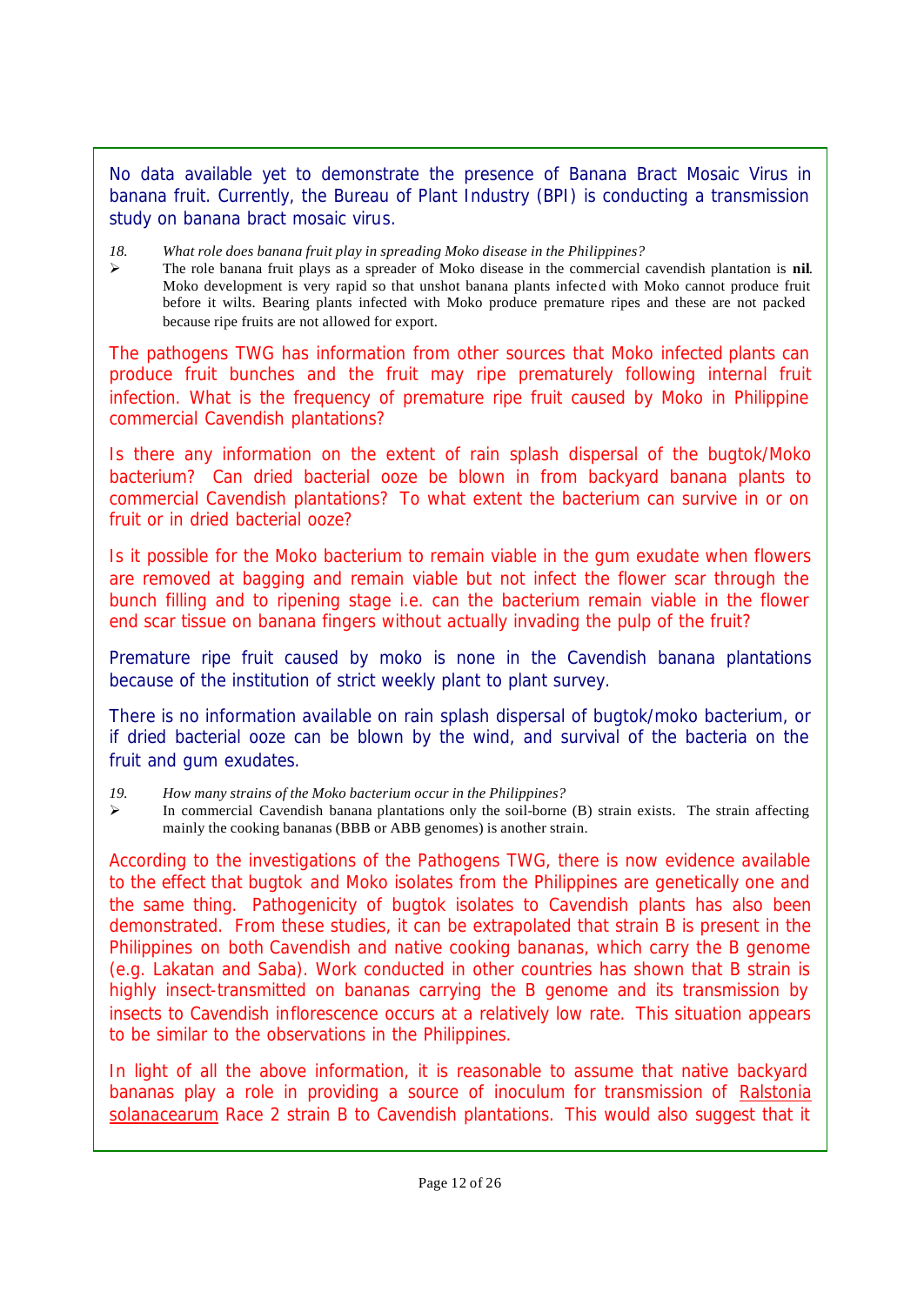*would be extremely difficult to maintain Cavendish plantations free from this pathogen over a long period of time due to the likely ongoing influx of inoculum by contaminated insects from infected backyard bananas, which are widely distributed in Bukidnon, Cotabato and Davao.*

*Information is required to clarify how many strains of Ralstonia solanacearum Race 2 occur in the Philippines and at what level they are insect-transmitted to Cavendish inflorescences*

At present there is no information available at what level the strains of *Ralstonia solanacearum* are insect-transmitted to Cavendish inflorescences. BPI and UPLB are conducting insect transmission studies in commercial Cavendish plantations.

- *20. How long can the Moko bacterium survive in soil?*
- $\geq$  6 12 months

Information from other sources suggests that the Moko bacterium may survive in soil *for more than two years. How long can the Moko bacterium survive in soil under favourable conditions? What data can be provided to support the claim of 6-12 months survival in soil?*

Under favorable conditions, the moko bacterium can survive in the soil for 12-18 months (Stover, 1972) but the duration is shorter (5 months) when weeds are effectively controlled (Lehmann-Danziger, 1987). In commercial cavendish banana plantations, it is common to observe recurrence of the disease when areas infected by moko were replanted earlier than 6 months.

*21. What are vectors of the Moko bacterium in the Philippines and what is their role in spreading Moko?*  $\triangleright$  No observed insect vectors. Moko can be spread in commercial plantations through use of infested cutting tools.

*Numerous species of arthropods frequent banana inflorescences. What are the arthropod species known to occur on banana inflorescences in the Philippines and which of these are capable of transmitting Moko?*

*The reply states there are no observed insect vectors. It is stated in the reply to Question 14 that there is adequate pest management information available. If so, what research has been done to identify insect vectors of Moko? What are the results of any such research?*

*The RAP has found little information in the literature on studies associated with insect transmission of bugtok/Moko disease in the Philippines. The RAP would like information from any work done in the Philippines on insect transmission of bugtok/Moko including such things as: the insects involved in transmitting the bacteria; any studies on detection of the bacteria on insects; and the period the bacteria remains viable on insects.*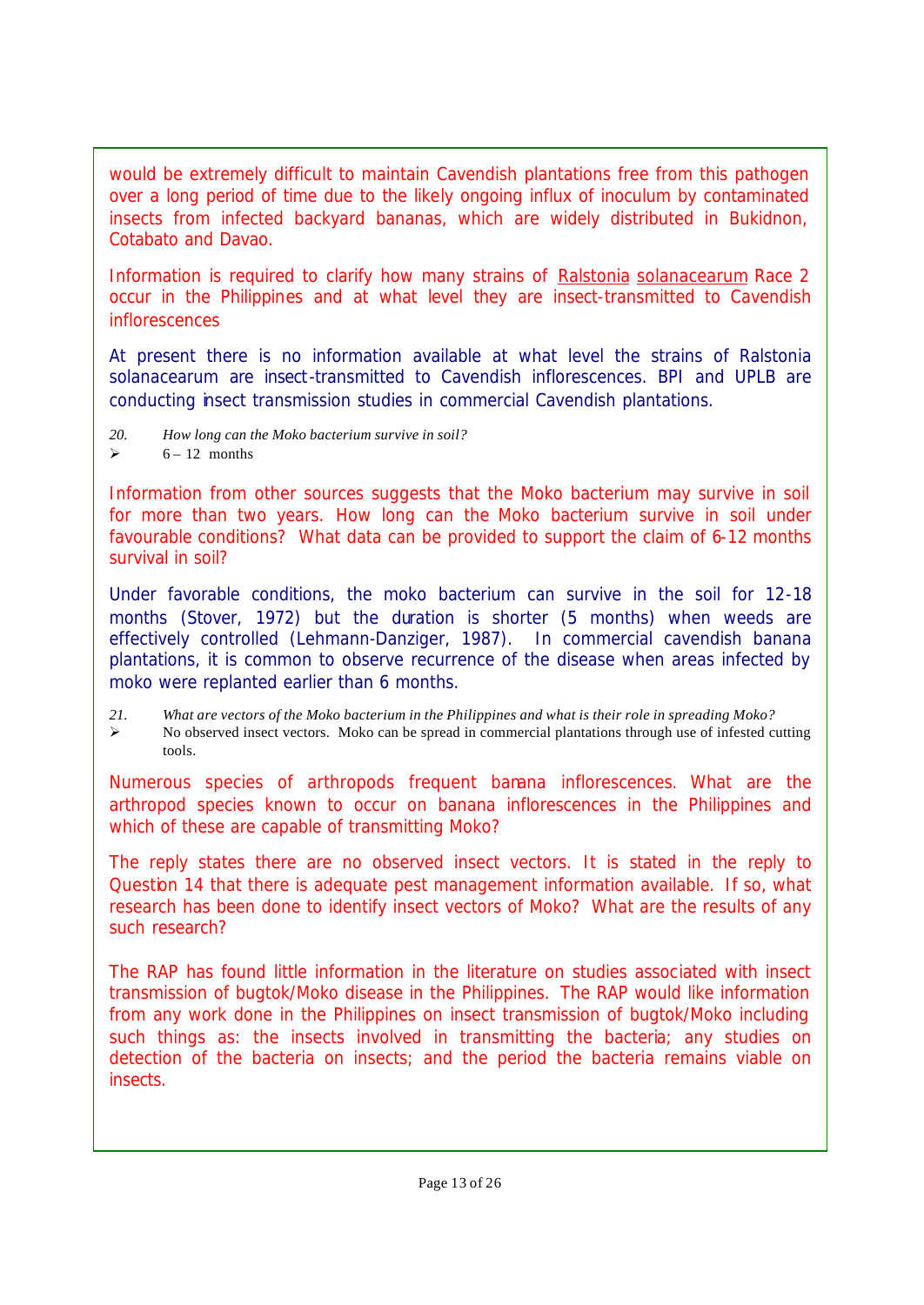The role of these insects in the transmission of moko in the Philippines is unknown. As mentioned above BPI and UPLB are currently conducting studies to confirm the role of insect in the transmission of moko.

- *22. What are the alternative hosts of Moko bacterium in the Philippines?*
- $\triangleright$  Other than the Musa species, Moko has not been reported in other hosts.

*Please provide a list of plant species on which the Moko bacterium may occur in the Philippines taking into account the information on the host range of this pest in other countries and work conducted in the Philippines.*

Other than *Musa spp.,* moko bacterium may occur on *Heliconia spp., Brassica campestris* and *Solanum verbascifolium* (Host Index of plants in the Philippines).

- *23. Can Bugtok bacteria infect cavendish bananas, if so, what is the prevalence and distribution of this disease and how is this disease managed in the Philippines?*
- $\triangleright$  Bugtok may possibly infect Cavendish bananas if inoculated. It does not exist in the commercial cavendish plantations despite the fact that these plantations are surrounded by native cooking bananas which are susceptible to Bugtok. Fruit sprays mixed with insecticide and bagging with Lorsban bags prevent insects from infesting the fruit. It is proven that bagging controls Bugtok.

*What is the evidence that bugtok does not exist in commercial Cavendish plantations? Bugtok and Moko are caused by the same pathogen. It is highly possible that the disease occurs at very low levels in commercial Cavendish plantations as compared with its high incidence in native cooking bananas. Please clarify this issue If bugtok can infect Cavendish, and bugtok is insect transmitted and the same causal organism as Moko, does this explain the random incidence of Moko infection in many plantations? Also, it is claimed Lorsban impregnated bags control bugtok. What data are available to support this claim, as the flower ends are attractive to insects well before the bags are applied? Also, Lorsban impregnated bags are not permitted for use in South Cotabato for environmental reasons. How is bugtok controlled there?* 

Bugtok may infect cavendish bananas when artificially inoculated. Under natural conditions, it does not exist in commercial cavendish banana plantations despite the fact that these plantations are surrounded by native cooking bananas which are susceptible to bugtok. This condition is true because of the following agricultural practices fully implemented in the commercial cavendish banana plantations:

- o Bud is injected with insecticide 3-4 days after bud emergence.
- o Insecticide sprays are applied to the bud at 3-4 day intervals starting from 3-4 days after shooting up to the time when all hands are exposed.
- o Bud/fruit is bagged with an insecticide-impregnated polyethylene bag that prevents insects from infesting/visiting the inflorescence.
- o Fruit is "de-belled" at stage when all hands are exposed.
- o Fruit is de-flowered as soon as possible.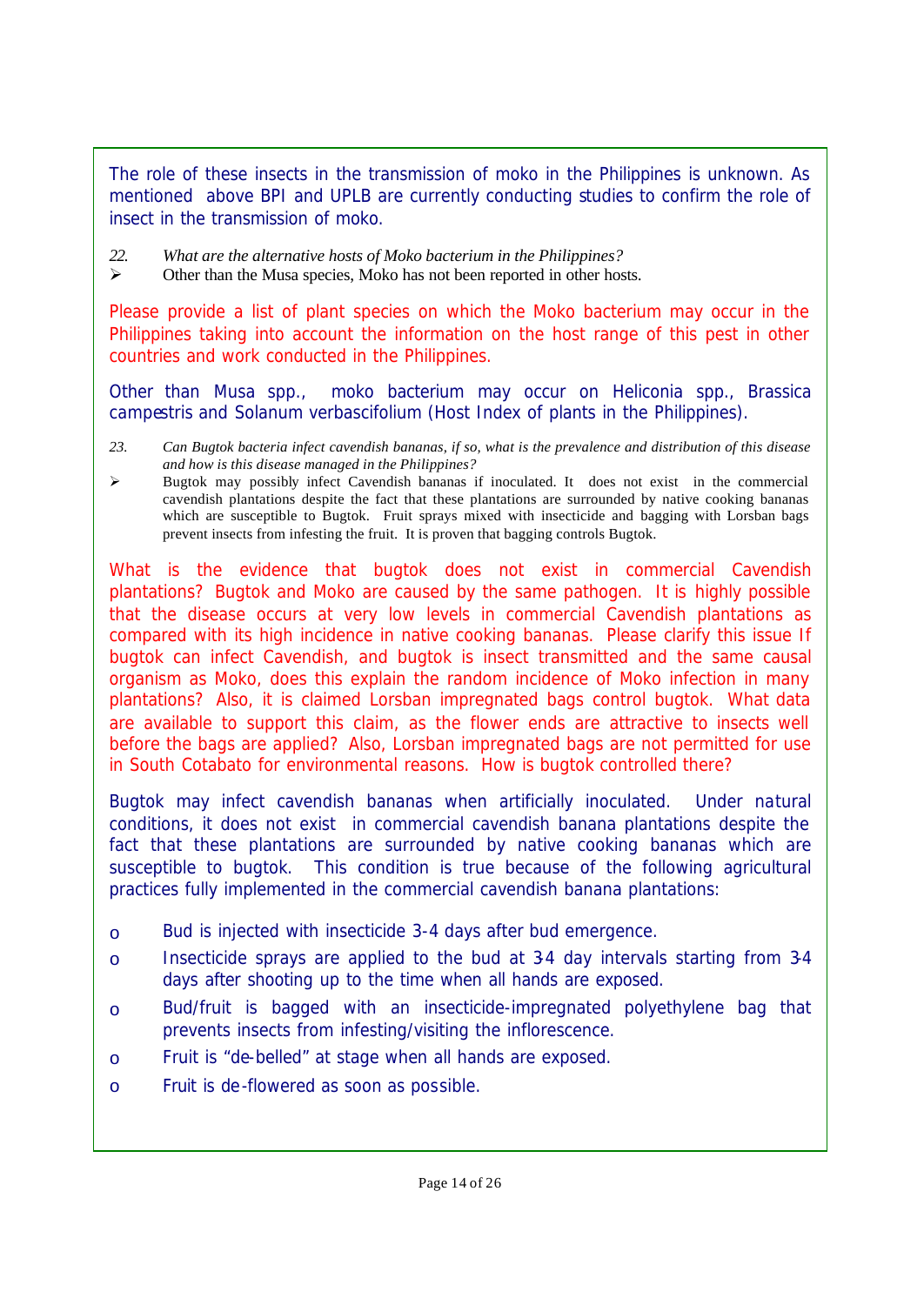- *24. Are banana floral remnants infected/infested with Moko and Bugtok bacteria and, if so, how long can these bacteria survive in floral remnants?*
- $\triangleright$  In commercial cavendish plantations, field deflowering is a standard operating procedure. Therefore the Moko bacterium is not given a chance to develop on the floral parts. There is no information on how long will the Bugtok bacterium remain viable in Bugtok-infected flower parts.

*Would Moko bacterium infect banana flowers if they were not removed? If the flowers were infected, how long could the bacteria survive in infected floral parts? Would viable bacteria be present in infected floral parts at the time of harvesting bananas?*

Even if the bacteria are present in the infected floral parts at the time of harvest, the bacteria are eliminated by chlorinated water in the fruit wash tank.

- *25. Which species of fruit flies are known to infest bananas in the Philippines?*
- ÿ Scientific name *, Bactrocera philippinensis* Drew & Hancock.
- *26. At what stage do bananas become susceptible to these fruit flies?*
- $\triangleright$  Only at a very ripe stage.
- *27. Are these fruit flies able to lay eggs in hard green bananas?*  $\triangleright$  No.
- *28. What procedures are used, and how effective they are, in ensuring that packed bananas are free from materials such as leaf trash and contaminated soil, which may act as a source of inoculum for plant diseases (e.g. Black Sigatoka, Panama) and other pests.*
- $\geq$  To ensure that packed fruit is free from materials such as leaf trash and contaminated soil, fruit at harvest are transported by overhead cable to the packing stations. In the packing stations, fruit is thoroughly washed during selection and delatexing. Then it undergoes chlorine-alum post harvest treatment before packing.

*The reply does not indicate how effective the procedures are for ensuring freedom from leaf trash and contaminated soil. Is there any data to prove these measures are effective in ensuring freedom from contaminants? What measures are taken to eliminate dust contamination of cartons, pallets, etc., in packing areas and during transport to the wharf?*

Banana boxes are assembled/stitched/glued only at the same day when they are used. Before then, they are stored in well-ventilated, clean areas/rooms normally second floor section of packing sheds free from dust and banana tissues (leaf, etc).

Boxed bananas are transported to the wharf on pallets in refrigerated vans and therefore under "sealed" condition to allow appropriate refrigeration. Therefore, the chance of contamination is nil.

Please refer to Fruit Processing Flow Chart.

- *29. What are the Philippines quarantine conditions for movement within the country of banana plants, fruit, used farm machinery and containers to exclude pests and diseases?*
- <sup>></sup> For banana plants- Administrative Order #14 Series of 1950 Subject Regulation governing the Interprovincial Quarantine on all plants of the species of the genus *Musa*, in order to prevent the spread of abaca diseases known as bunchy-top including heart-rot, mosaic, wilt (vascular disease) and bacterial leaf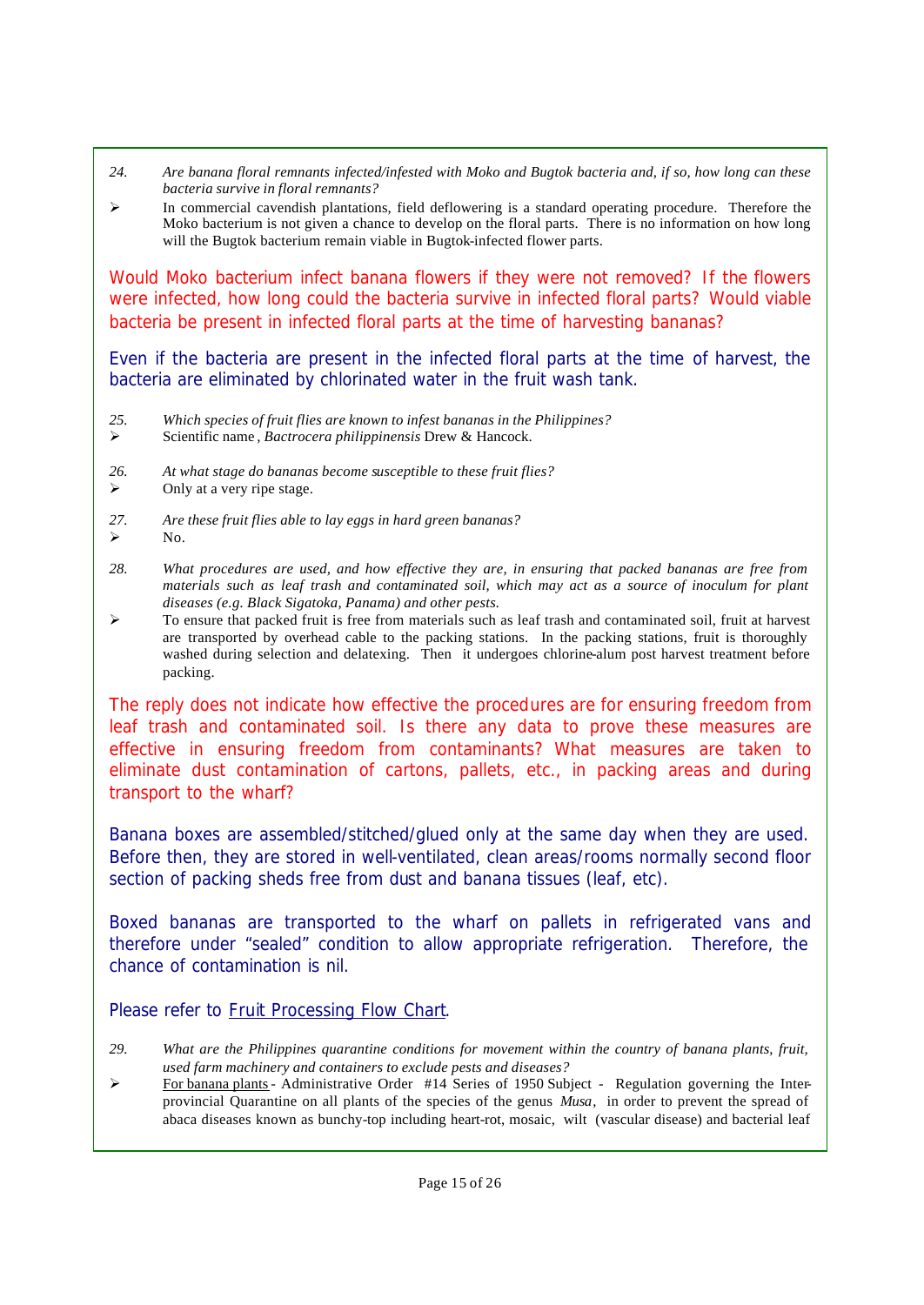streak; providing measures for the destruction of all infected plants hills or clumps and revoking Bureau of Agriculture Adm. Order # 38 & 51.

| $\triangleright$ For fruits              |        | Free movement  |
|------------------------------------------|--------|----------------|
| $\triangleright$ For used farm machinery | $\sim$ | No treatment   |
| $\triangleright$ For containers          |        | With treatment |

#### **[ Note: Copy of the said Administrative Order # 14, Series of 1950 was already furnished the RAP. ]**

*Is there any evidence that the movement of contaminated farm machinery has resulted in spread of Moko disease in the Philippines?*

There are no specific data/evidence to prove that movement of contaminated machines resulted to the spread of moko disease.

- *30. Does the Philippine government and/or industry require certification and registration of banana plantations and, if so, what are measure are required for these purposes?*
- $\triangleright$  Yes. Like any corporate institution, the banana plantation business is subject to government laws requiring certification and registration. Among these government organizations that require certification and registration are the Securities & Exchange Commission (SEC), Board of Investments (BOI), Department of Environment & Natural Resources (DENR) and the Department of Trade and Industry (DTI) as well as the local government units.
- *31. Are the Philippine banana growers / plantation managers required to keep records of pest and disease occurrences and pesticide applications?*
- ÿ Yes. Banana plantations have their own research and bio-tech divisions which handle all aspects of the technical operation of the plantation.

*Are all Philippine banana growers/plantation managers required to keep records of pest and disease occurrences and pesticide applications? If so, does BPI have access to these records and could this information be made available to the RAP?*

To date, no regulatory law requires growers/plantation managers to keep records of pest and disease occurrences and pesticide applications. However, corporate pest and disease control practices require them to keep records of pest and disease incidences and pesticide applications. Records of pest and diseases as well as pesticide applications may be available to the BPI and the RAP upon request.

- *32. Are there any environmental concerns in the Philippines associated with the production and consumption of bananas and, if so, what measures are used to address such concerns?*
- $\triangleright$  Yes, there are concerns on pesticide residues on/in fruits and contamination of the environment by production wastes. Following are some of the precautionary measures practiced by banana plantations to address these concerns:
	- a) IPM practices
	- b) Use of environment friendly pest control agents
	- c) Implementation of cultural practices that limit pest population and limit the use of pesticides
	- d) Maintain residue levels within defined/established MRLs
	- e) Establish biological buffers to protect non-target organisms
	- f) Proper waste disposal
	- g) Environmental Compliance Certificate (ECC) required by the Department of Environment & Natural Resources (DENR)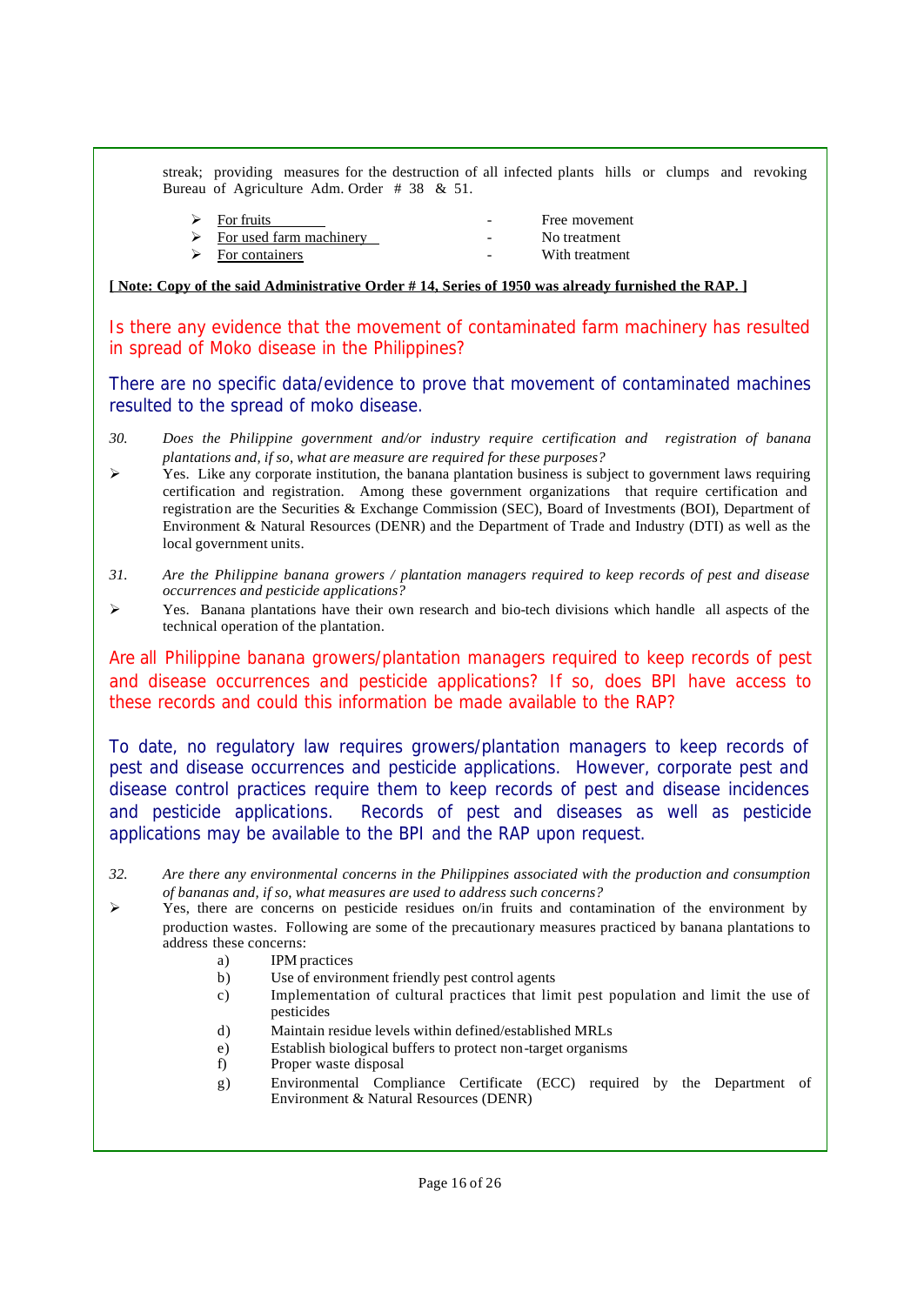*The reply states there are environmental concerns in the Philippines associated with the production and consumption of bananas. What are these environmental concerns/problems, e.g., pesticide residues, contamination of waterways, soil, air, waste disposal, etc.? Provide details of testing results. What chemicals are of greatest concern for environmental problems?*

These concerns include pesticide residues in/on fruit, contamination of water ways with pesticides and disposal of empty pesticide containers.

To mitigate these concerns, the following are conditions are met in the plantations:

Pesticides used in the plantations are approved and registered for use on bananas by appropriate regulatory agencies (Philippine FPA, US EPA, FAO/WHO).

Pesticide residues on/in fruit must be lower than the established/accepted MRL set by regulatory agencies and importing countries.

Use re-usable or re-fillable pesticide containers, proper waste disposal system.

IPM practices including the use of environment friendly pest control agents, cultural pest/disease control practices.

- *33. Does the Philippine government and/or industry have an environmental policy for addressing environmental concerns with banana production?*
- ÿ Yes. The Environmental Compliance Certificate of the DENR.

*Regarding the Environmental Policy for addressing environmental concerns with banana production, the reply implies that the Environmental Compliance Certificate (ECC) of the DENR is the environmental policy. Apart from the ECC is there a set of environmental standards or a policy for addressing environmental concerns with banana production?*

Other than the ECC, there are no other set of environmental standards addressing environmental concerns in the production of bananas.

- *34. Is information available on the occurrence in Philippines of hitchhikers (snails, frogs, snakes , geckos, rodents, spiders, etc.) in packed bananas and associated with packing cartons and shipping containers, etc.?*
- $\triangleright$  There is information available but there are no reported cases.

*The reply indicates that hitchhikers are present but there are no reported cases. Please explain the reply to this question regarding the occurrence of hitchhikers of bananas in the Philippines. Provide details of all interceptions of hitchhikers prior to shipping and at the destination port inspection.*

Based on record, there are no cases of interception of hitchhikers both on "prior to shipping" and at "destination port inspection."

- *35. What is the prevalence and distribution of feral and native banana plants in the Philippines?*
- $\triangleright$  Feral and native banana plants inhabit forested areas but they do not exist in the vicinity of commercial plantations.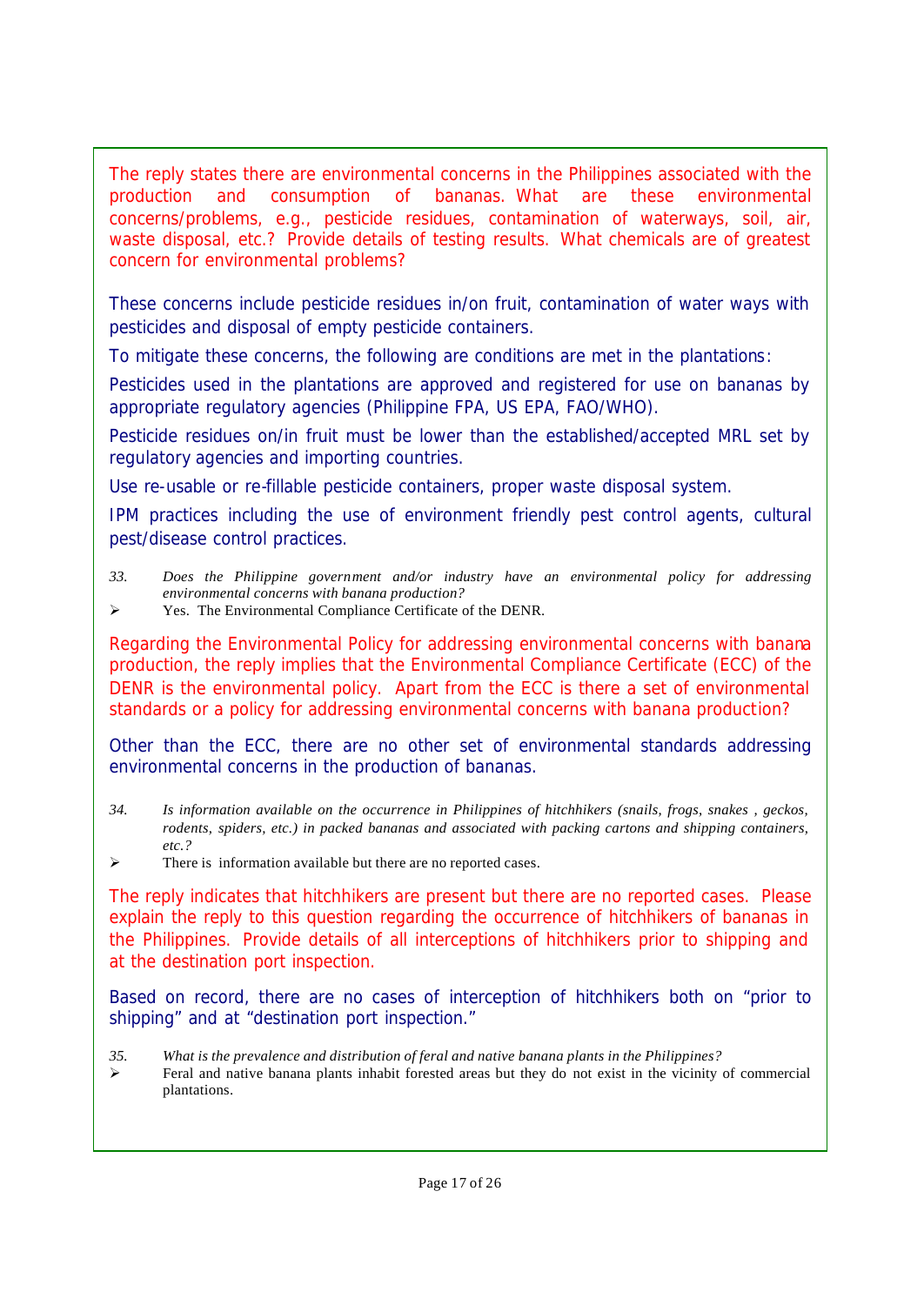*The RAP during their Philippines visit saw feral and native banana plants in close proximity to commercial plantations. The Philippines reply states these do not exist in the vicinity of commercial plantations. What is the regulatory policy regarding the distance of feral and native backyard bananas from commercial plantations and how is it policed?*

Native bananas and, to a lesser degree, feral bananas are found outside of established cavendish banana plantations. To date, there are no set regulatory standards defining the distance between native/feral bananas and established commercial cavendish banana plantations. Nonetheless, native/feral bananas within the boundaries of cavendish banana plantations are eliminated.

- *36. Is true viable seed found in the banana varieties nominated for export to Australia, particularly when commercial plantations are in the vicinity of pollen source from wild seeded species?*
- $\triangleright$  No. Natural crossing will not happen due to the natural sterility of the male and female gametes of cultivars nominated for export to Australia and other parts of the world.
- *37. Does Philippines import bananas and, if so, what are Philippines' import conditions for bananas?* ÿ Yes. We are importing only planting material for tissue culture and banana plantlets that had been certified virus-free. The imported plant material has to be placed under post entry quarantine to observe pest incidence and for future indexing
- *38. What are the other importing countries' requirements/protocols for the importation of Philippines bananas to address their quarantine concerns?*
- $\triangleright$  Different countries have different requirements although all require phytosanitary certification.

*Provide details of all importing countries requirements/protocols/work plans for the importation of Philippine bananas to address their quarantine concerns?*

Please see attachment 1, on Bilateral Quarantine Agreement with Importing Countries. Japan, China, ME, Singapore, Hongkong and Korea, require the bananas to be in matured green stage when they reach the destination, as well as accepted level of inspection in the Philippines (2%) and at the port of destination to address their quarantine concerns. For New Zealnd, sampling protocol agreed between RP-DA and NZ-MAF requires 600 units as sample size for one consignment containing 1,000 units or more covered by one phytosanitary certificate. One unit is equivalent to one cluster of bananas.

*39. What have been importing countries quarantine concerns with banana imported from the Philippines?*  $\triangleright$  Mostly mealybugs and scale insects.

*List all quarantine concerns from all importing countries of bananas from the Philippines. What measures do they require for fruit flies and other pests, diseases, weeds and hitchhikers?*

Please see attachment 2, on the requirements of Importing Countries

Please see attachment 4 on the Inspectional Requirements for Green Bananas for Hawaii.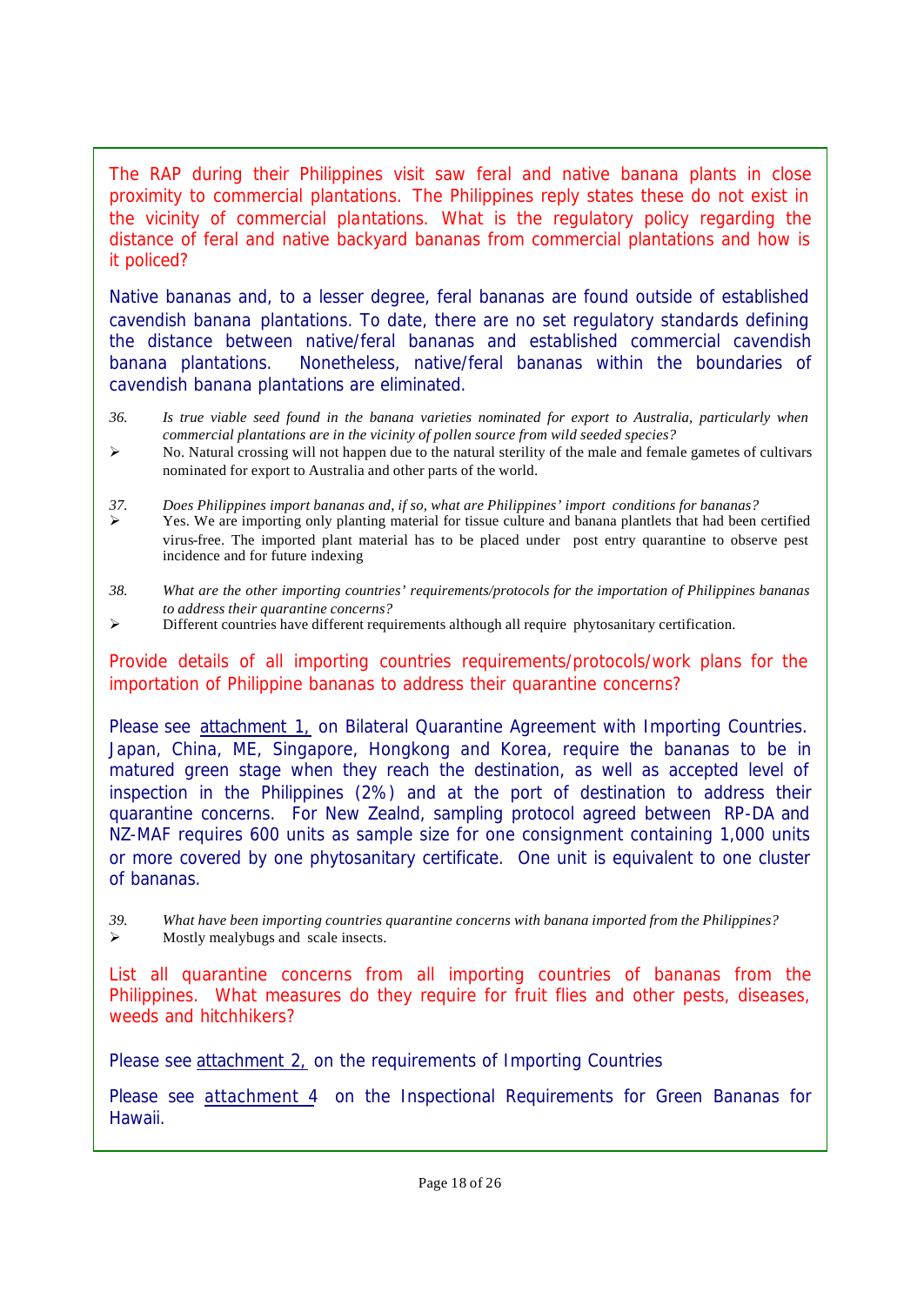| <b>Quarantine Concern</b> | <b>Measures to address the concern</b>             |
|---------------------------|----------------------------------------------------|
| <b>Fruit Flies</b>        | Phytosanitary Certificate (PC), BPI commodity      |
|                           | inspection, inspection at the port of destination, |
|                           | non-host stage (Matured green stage of banana)     |
|                           | Reference attached.                                |
| Weeds                     | Phytosanitary Certificate (PC), BPI commodity      |
|                           | inspection, inspection at the port of destination, |
| <b>Diseases</b>           | Phytosanitary Certificate (PC), BPI commodity      |
|                           | inspection, inspection at the port of destination, |
| Other insect pests        | Phytosanitary Certificate (PC), BPI commodity      |
|                           | inspection, inspection at the port of destination, |
| <b>Hitchhikers</b>        | Phytosanitary Certificate (PC), BPI commodity      |
|                           | inspection, inspection at the port of destination, |

All Philippine banana importing countries require the same measures.

*40. How is Philippines meeting importing countries quarantine requirements?*

 $\triangleright$  Follow recommended farm pest control, procedures and inspection process and observe the bilateral quarantine agreements.

*Please provide detailed information. e.g. work plans, procedural manuals and/or instructions that the BPI staff are required to follow to ensure that importing countries quarantine requirements are duly met?*

Please see attachment 1, on Bilateral Quarantine Agreements with Importing Countries.

- *41. Does the Philippines maintain records of interceptions and non-compliance reports by importing countries?*
- $\triangleright$  Yes

*Records of interceptions and non-compliance being kept by the Philippines. Provide a complete list of interceptions and non-compliances years reported by the importing countries?*

Please refer to attachment 3, on Interceptions and Non-compliance records by importing countries.

- *42. Does the Philippine government operate any pre-clearance arrangements for bananas or other commodities to meet other countries import requirements?*
- $\triangleright$  No. Government ascertains inspection is done prior to issuance of the phytosanitary certificate.

*Provide details of inspection procedures prior to the issuance of the Phytosanitary Certificate.*

BPI-PQS Inspection

1. Inspections are carried out on a consignment basis at the time of packing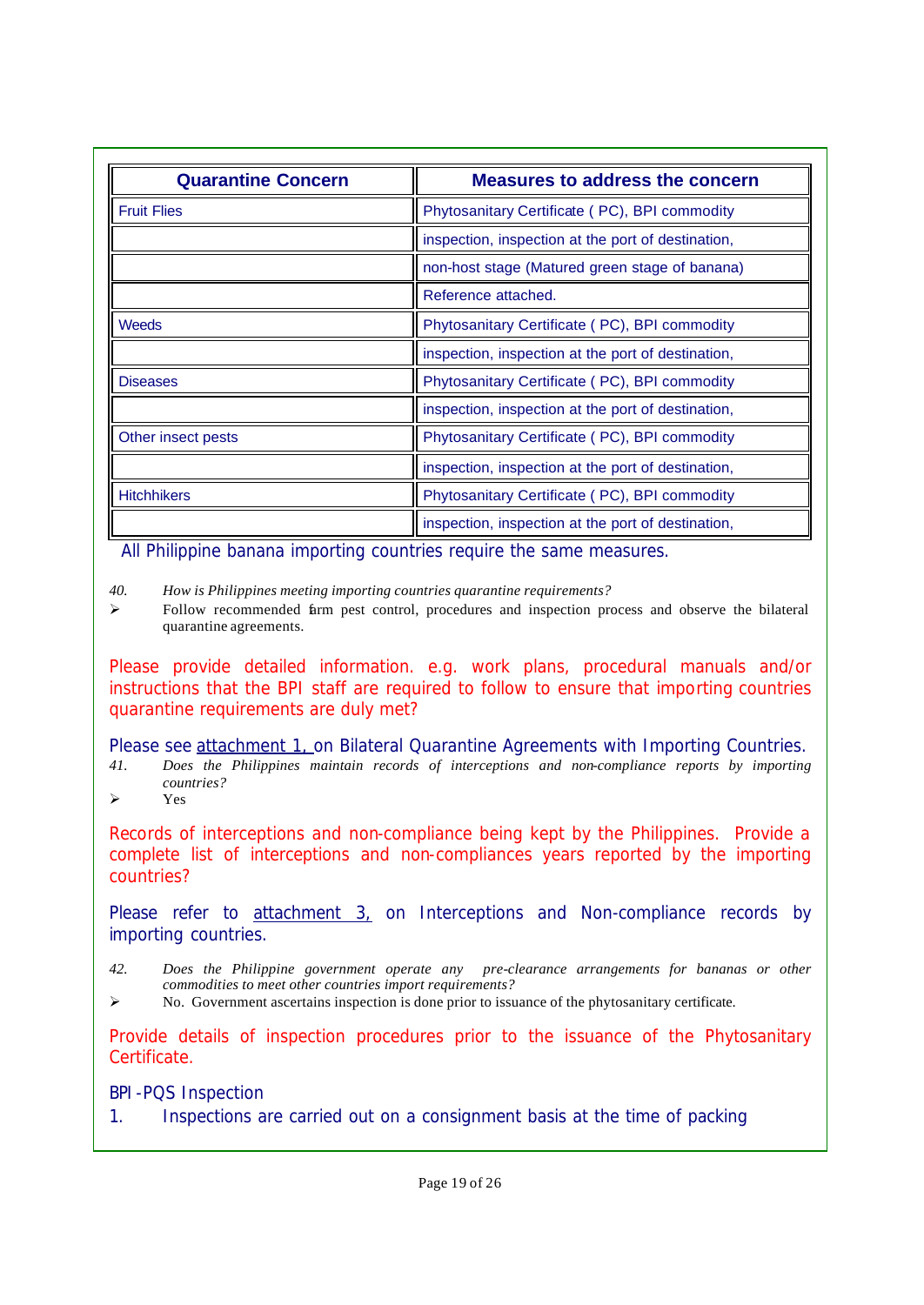- 2. At least 2% sample are taken at random from every consignment
- 3. Fruits found to be infested, with mechanical damage, and those showing color break more than 25% shall be rejected.
	- Date
	- ß Number of units inspected
	- Packing station number/s
	- Units of ripening fruit/quarantine pests found
	- ß Phytosanitary Certificate number

All records are held by BPI-PQS and will be made available for inspection anytime.

The BPI-PQS ensures that all packing stations are regularly practicing sanitation.

- *43. What quality assurance systems are used in the Philippines for banana fruit, including harvesting, cleaning, treatment, sorting, packaging, storage, transport, identity preservation and trace-back of produce to the farm?*
- $\triangleright$  Philippine Banana operation uses maturity age markings, use of conveyor and styropad for fruit movement, deflowering, use of alum and chlorine, cutting of defective fruits, and packaging in cartons with poly-liners, storage at 13-14 deg C, and use of refrigerated container vans or vessels.

*The reply states the methods of quality management rather than the QA system. Are all potential exporters operating under a certified and independently audited QA system, for example, ISO 9002?*

Branded fruits like Del Monte, Dole, Chiquita, Hiro, Unifruitti, Estrella, Mabuhay, Aloha, StaReyna and others have a minimum of ISO 9002 certificate. Other brands mentioned are undergoing SQF 2000 certification.

*44. What is the efficacy of post-harvest banana fruit surface disinfestations treatment (chlorine plus alum) in killing surface-borne inoculum of the Black Sigatoka and freckle fungi and the Moko bacterium?*

Below are the results of in vitro-efficacy of Chlorine plus Aluminum sulfate (Alum) used for wash water treatment in packing houses against causal agents of Moko, freckle and Black Sigatoka. **Please refer to attached Annexes A1 to A3.**

*a)* **Moko bacterium** – No bacterial growth was observed in treatments with Chlorine plus Alum at all concentrations (from T-2 to T-6) while it was observed in the untreated (T-1).

b) **Black Sigatoka** – No observation of any complete spore structures due to rupture of spores by Chlorine in all treatments with Chlorine plus Alum; while spores with normal germination was observed in the untreated as shown in table below:

|                            | No. of germinating spores / plate |        |        |      |  |
|----------------------------|-----------------------------------|--------|--------|------|--|
| Treatment                  | Rep. 1                            | Rep. 2 | Rep. 3 | Mean |  |
| Untreated                  | 11                                | 16     | 17     | 15   |  |
| Chlorine 1ppm+Alum 200ppm  |                                   | 0      |        |      |  |
| Chlorine 2ppm+Alum 200ppm  |                                   |        |        |      |  |
| Chlorine 4ppm+Alum 200ppm  |                                   |        |        |      |  |
| Chlorine 8ppm+Alum 200ppm  |                                   |        |        |      |  |
| Chlorine 16ppm+Alum 200ppm |                                   |        |        |      |  |
|                            |                                   |        |        |      |  |
|                            |                                   |        |        |      |  |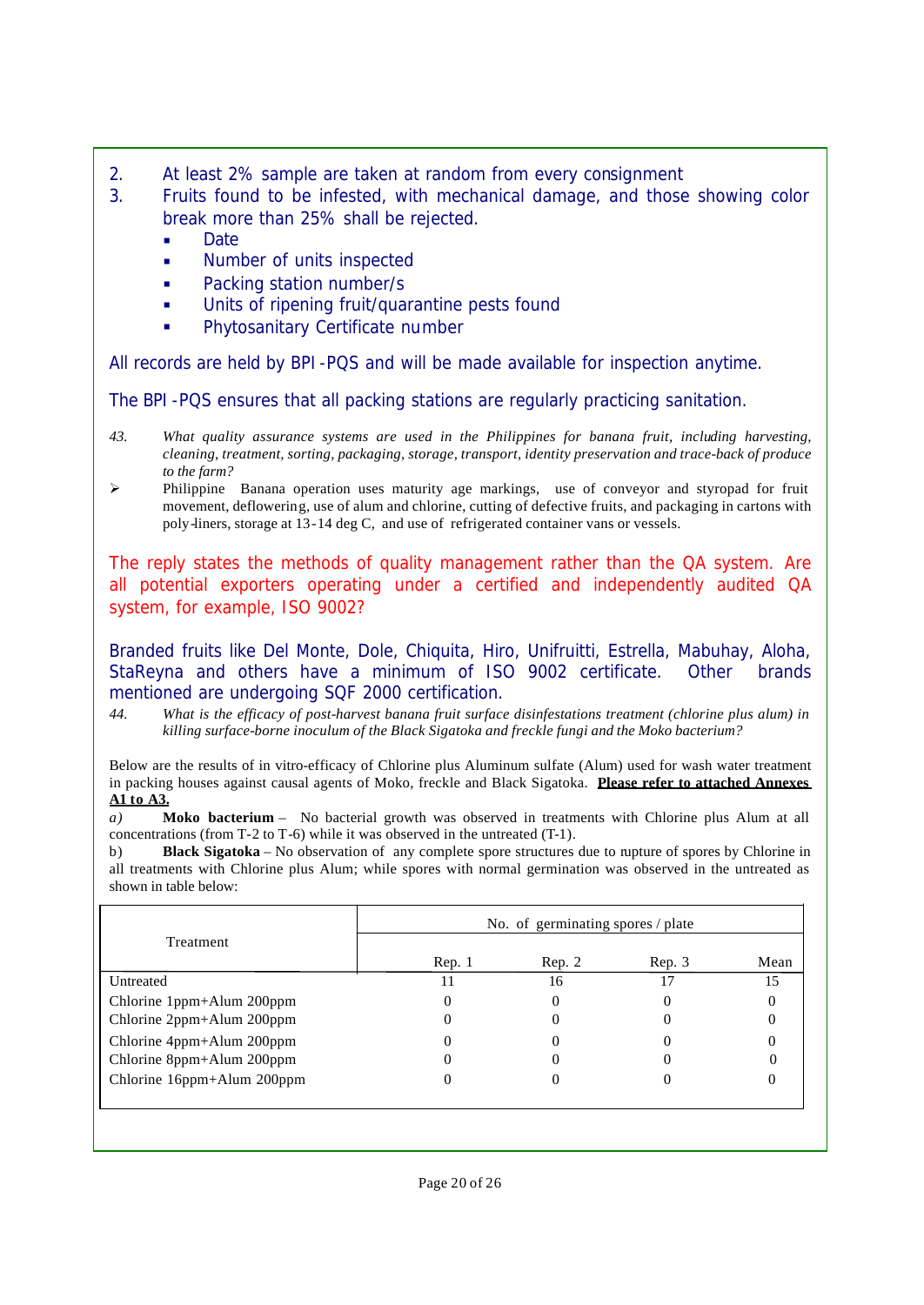**Freckle fungi** – No observation of any complete spore structures due to rupture of spores by Chlorine in all treatments with Chlorine plus Alum; while spores with normal germination was observed in the untreated as shown in table below:

| Treatment                  | No. of germinating spores/plate |        |        |      |  |
|----------------------------|---------------------------------|--------|--------|------|--|
|                            | Rep. 1                          | Rep. 2 | Rep. 3 | Mean |  |
| Untreated                  |                                 | 30     |        | つつ   |  |
| Chlorine 1ppm+Alum 200ppm  |                                 |        |        |      |  |
| Chlorine 2ppm+Alum 200ppm  |                                 |        |        |      |  |
| Chlorine 4ppm+Alum 200ppm  |                                 |        |        |      |  |
| Chlorine 8ppm+Alum 200ppm  |                                 |        |        |      |  |
| Chlorine 16ppm+Alum 200ppm |                                 |        |        |      |  |

*Has the Philippines conducted any further trials to verify the efficacy of fruit surface disinfestation treatments in killing surface-borne inoculum of black Sigatoka fungus, freckle fungus and the Moko bacterium on fruit itself? Demonstration of efficacy of the surface disinfestation treatments in commercial scale operations is required. The work should be conducted following an acceptable experimental design(s) in a manner that the results would be accepted for publication in a refereed journal. The efficacy of the chlorine and alum treatment in killing the Moko bacterium in the form of dried ooze on the fruit surface is also required, particularly if viable bacteria are present in the dried ooze.*

*Some Australian stakeholders have raised the issue of recontamination of fruit with pathogens after the surface dis infestation treatment has been applied. Are any measures used by the Philippines to address such concerns?*

The vessels are disinfested prior to loading the banana boxes. We plan to ship our fruits in vacuum pack.

- *45. Would ozone treatment of fruit during transit kill surface-borne inoculum of banana pathogens? If so, what are the treatment details and how much efficacy data are available?*
- $\triangleright$  Principally, Ozone could give the same disinfecting strength as Chlorine against banana plant pathogens since it acts in the same way as Chlorine i.e. oxidative reaction of microbial cell membrane. Most vessels used in the transport of bananas are equipped with ozone generators for general shiphold disinfestation.
- *46. Is the Panama disease found on Cavendish banana plants in the Philippines?*
- $\triangleright$  Yes, Panama disease is found affecting Cavendish banana in the Philippines.
- *47. Is the Panama disease fungus found on the crowns of banana hands and fingers?*
- $\triangleright$  Panama disease has been found affecting aboveground parts of the banana plant but fruit fingers had never been observed to be affected. Advanced Panama disease in plants is characterized by drying of all the leaves, fruit bunch peduncle remained healthy. **Please refer to attached Annex B.**
- *48. How many races and vegetative compatibility groups of the Panama disease fungus occur in the Philippines?*
- ÿ Two races are reported to occur in the Philippines: race 2 and race 4 (Ploetz, 1990). Three vegetative compatibility groups were identified in the Philippines as follows: VCG 0122 (Cavendish), VCG 0123 (Latundan), and VCG 0126 (Cardava) (Magnaye, 1999). **Please refer to attached Annex C.**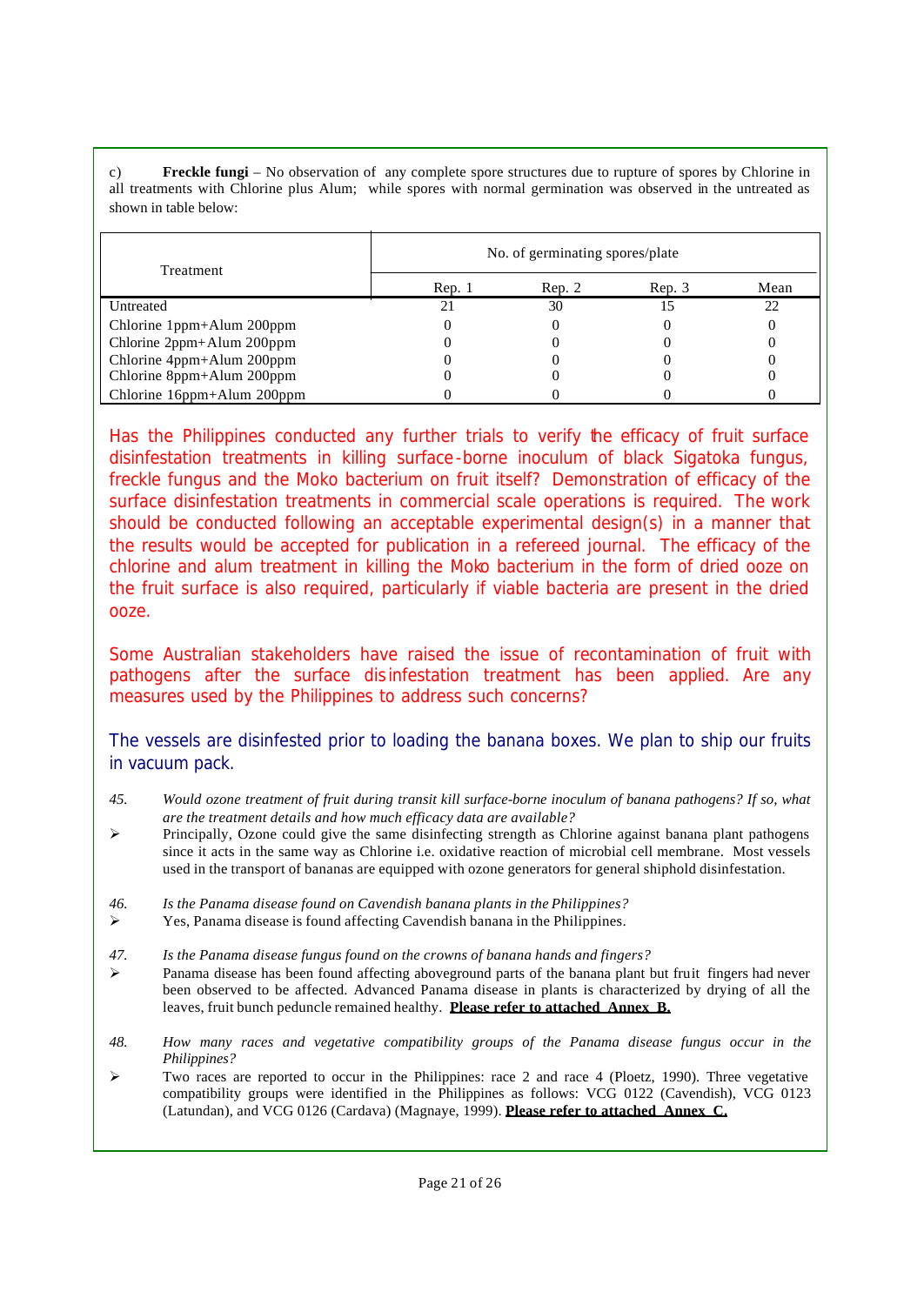- *49. Is race 4 or tropical race 4 of Panama disease fungus found in the Philippines?*
- $\triangleright$  The reported VCG's are not the same as the tropical race 4 (VCG 01213) as found in Indonesia, Malaysia, Taiwan and Australia. **Please refer to attached Annex D.**
- *50. Is freckle found on Cavendish banana plants and fruit?*  $\triangleright$  Yes.
- *51. What is the prevalence of freckle in banana plantations?*
- Freckle disease is observed in some commercial banana plantations.
- *52. Is freckle a more important disease than Black Sigatoka on Cavendish?*
- $\triangleright$  Freckle disease is generally considered a minor disease compared with Black Sigatoka.
- *53. What are the chemicals and pesticide spray schedules required for the control of freckle?*
- ÿ The fungicides (triazoles, strobilurin, tridemorph, mancozeb and chlorothalonil) are used to control freckle disease.
- *54. Are the chemicals and pesticide spray schedule used for the control of Black Sigatoka effective against freckle?*
- $\triangleright$  Such fungicides enumerated in No. 53 are also used to control Black Sigatoka disease. Spray schedule ranges from 1-3 weeks interval depending on the prevailing weather conditions and disease status.
- *55. Does freckle require any ground sprays in addition to aerial sprays?*

- *56. How many strains of freckle have been recorded in the Philippines?*
- $\triangleright$  No report available. The freckle pathogen in the Philippines infects all banana cultivars.
- *57. How do the Philippine's strains of freckle compare with strains in other parts of the world particularly in terms of their pathogenicity on various banana genotypes?*
- $\triangleright$  No report available.
- *58. What is the latency of freckle in banana fruit?*
- Freckle disease does not have latency.

*Regarding the latency of freckle disease in banana fruit, the meaning of latency in the context of the risk analysis is the period between infection and the appearance of symptoms. The latency period could vary depending on climatic conditions, for example, a prolonged latency period may be experienced under cooler conditions. What is the period of latency for freckle disease under different climatic conditions?*

So far, only the incubation period has been reported. There is no literature that reports any latency period. Latency means the infection has been there but the symptom expression is delayed. Incubation period on the other hand is what the risk analysis panel is referring to. In hot, humid climate, the incubation period is 20 days but in cold and dry condition it is 60 days.

- $\triangleright$  Refer to FPA Regulatory Policies and Implementing Guideline, Chapter 4.5 and 5.6., specifically on:
	- a) Certification and Accreditation of Pesticide Applicators, Professional Pesticide Adviser, Responsible Care Officer, Researchers, Pesticide Dispenser, etc.; and
	- b) Product Stewardship and Responsible care, importantly covering the occupational health aspect

 $\triangleright$  No

*<sup>59.</sup> What are the Occupational Health and Safety measures used by banana industry?*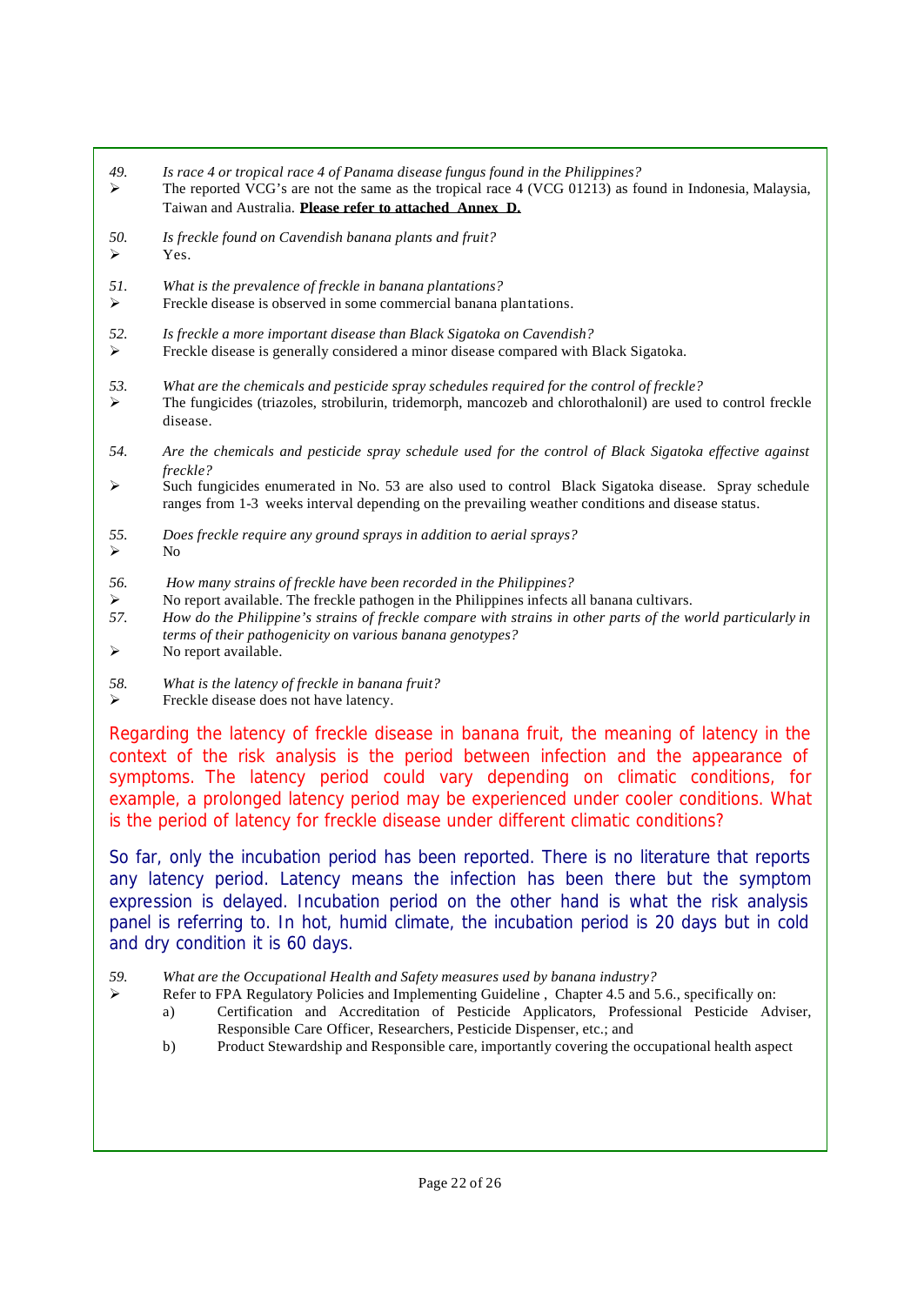- *60. Are there any human or animal health issues associated with the production and consumption of Philippines bananas?*
- $\triangleright$  There would be human and animal health issues associated with the production of Philippine bananas specifically in the usage of fertilizers which is under the strict monitoring of the Fertilizer & Pesticide Authority as seen in its FPA Regulatory Policies and Implementing Guideline , Chapter 6.3 and 6.4. Specifically FPA required compliance in Monitoring of Product Stewardship and in Pesticide Residues (MRL Establishment).

*It appears this question has been misunderstood. Our understanding of this 'issue' is that there may be a 'problem'. The Philippines reply appears to suggest there are no problems. Have any ill effects been recorded on humans and animals exposed to chemicals used in banana plantations and how are such health hazards managed?*

The only worst case experienced is skin allergies to identified chemicals used before like Trifmine (Triflumizole) that was discontinued since 8 years ago. The odor of some nematicides was also raised by nearby communities but due to poke hole method (subsurface nematicide application by burying the granules) the issue has stopped.

So far there is no proven ill effect on humans. Offensive odor and potential fish kill in seashores or rivers nearby banana plantations is prevented by sub-surface nematicide application by burying the granules we term as poke hole method.

We are regulated by our local Fertilizer and Pesticide Authority (FPA) in our pesticide usage. We also abide with established international code of conduct in pesticide use. More so that the importing countries have their own specific requirements. Plantations also conduct regular safety seminar on pesticide use and handling. Cholinesterase level on the blood of workers is determine before, during and after the use of nematicide. Moreover, management provide personal protective equipment to pesticide applicators.

- *61. What are the quality defects found in the Philippines bananas, particularly those that could be confused with pest and disease symptoms?*
- $\triangleright$  Physiological Mechanical defects, scabs, bruises, discoloration, maturity stain and sun burn.
- *62. What pests, diseases and hitchhikers have been intercepted by the Philippine authorities during pre-export inspections of bananas?*
- $\triangleright$  Mealybugs and Scales

*The reply has not nominated any hitchhiker or disease interceptions in Philippine bananas during pre-export inspection of bananas; please refer to text under question 6 above and provide a comprehensive response.*

Based on records there are no interceptions of hitchhikers or diseases during pre-export inspection of bananas.

- *63. Does the Philippines grow any genetically engineered bananas?*
- $\triangleright$  No.
- *64. What are the methods used in the Philippines for the identification of banana cultivars?*
- $\triangleright$  Based on Stover and Simmonds' (1987) morphological and genetic characterization.
- *65. Is breeding of bananas for pest and disease resistance conducted in the Philippines and, if so, how successfully?*
- $\triangleright$  No.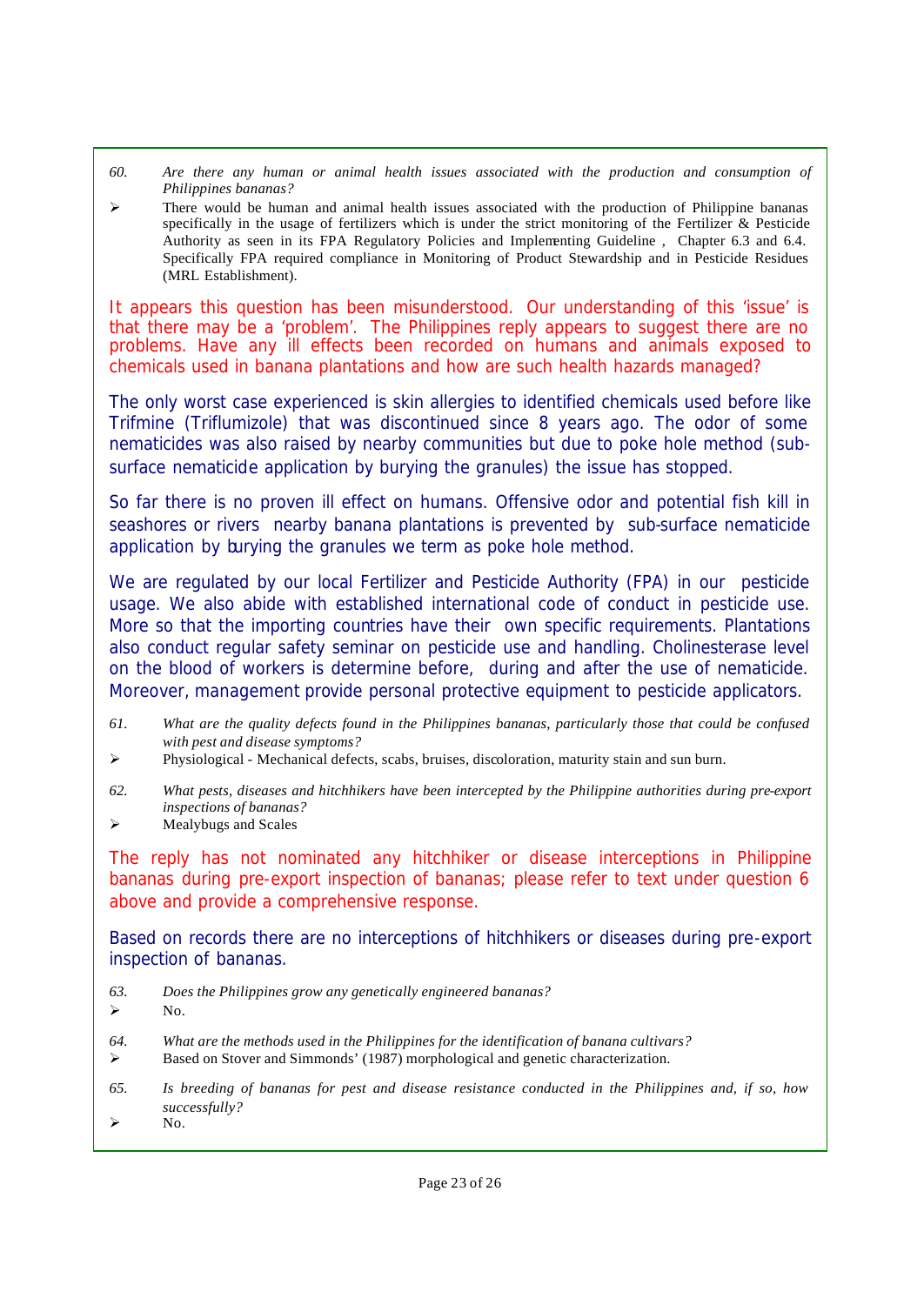- *66. What are the current geographic boundaries of the proposed export areas and when were the former Davao, Cotabato and Bukidnon subdivided?*
- $\geq$  The Philippine application named the provinces of Davao, Cotabato and Bukidnon as the geographic boundaries of the proposed export areas. The private sector, specifically the PBGEA wanted to be explicit by citing that Davao is composed of Davao Province, Da vao del Sur and Davao Oriental ( Republic Act 4867, May 8, 1967 ). However in January 31, 1998 President Fidel V. Ramos signed Republic Act No. 8470 creating Compostela Valley out Davao Province, and the remainder of Davao Province now becoming Davao del Norte.
- ÿ The province of Cotabato had likewise been divided into North Cotabato, South Cotabato, and Sarangani and the PBGEA simply wanted it documented that by citing Cotabato, it would refer to these areas.
- $\triangleright$  Bukidnon remains the same.
- $\triangleright$  Recent developments however reveal that President Gloria Arroyo re-aligned the Mindanao regions. Please refer to attached newspaper clipping. This simplifies the geographic locations because **Socsargen Region** will now cover South Cotabato, Sarangani, General Santos, North Cotabato and Sultan Kudarat; **Davao Region** will now cover the provinces of Compostela Valley, Davao del Norte, Davao del Sur and Davao Oriental; **Bukidnon** remains a part of the Northern Mindanao ( Reg. X). **Please refer to Local newspaper clipping dated September 24, 2001 attached as Annex E.**

**[Let it be noted at this point that the private sector stakeholder ( PBGEA) had requested for the inclusion of Agusan in the geographic export area. A meeting with this particular group of stakeholder resulted in its agreement to exclude same. ].**

- *67. What is the current usage of Calixin in banana plantations and has any Black Sigatoka resistance been detected to this fungicide?*
- $\geq$  Calixin is used for a maximum of 12 applications per year. Sensitivity of Black Sigatoka population up to the present has been within acceptable levels. No shift in population sensitivity has been detected.

*The answer maybe interpreted as yes to the question of resistance by black Sigatoka to Calixin, though it is within acceptable levels. However, it is stated that no shift in population sensitivity has been detected. The Philippine experts advised the TWG Chairs that no resistance to Calixin has been detected. Please clarify this issue.*

To emphasize, no resistance to Calixin has been detected under Philippine condition up to today.

Calixin until now is providing effective control based on standard parameters in black leaf streak survey. Since the control is at acceptable level, the pathogen is sensitive to Calixin. Therefore, there is no shift in population sensitivity.

- *68. What is the prevalence and distribution of Moko in Mindanao?*
- ÿ Moko disease is distributed throughout Mindanao. Its prevalence in commercial plantations has ranged from 0 - .05% cases/year/hectare.
- *69. Has Moko been identified in other islands and provinces of the Philippines?*
- $\triangleright$  There is no Moko report outside of Mindanao.
- *70. What are the costs of the Moko eradication program in Mindanao?*
- $\triangleright$  PHP 750.00 PHP1,150.00/case, which includes labor and rehabilitation materials.
- *71. What is the prevalence and distribution of Bugtok on cooking bananas throughout the Philippines and specifically in Mindanao province?*
- $\triangleright$  Bugtok is distributed throughout the Philippines on cooking banana including the Island of Mindanao.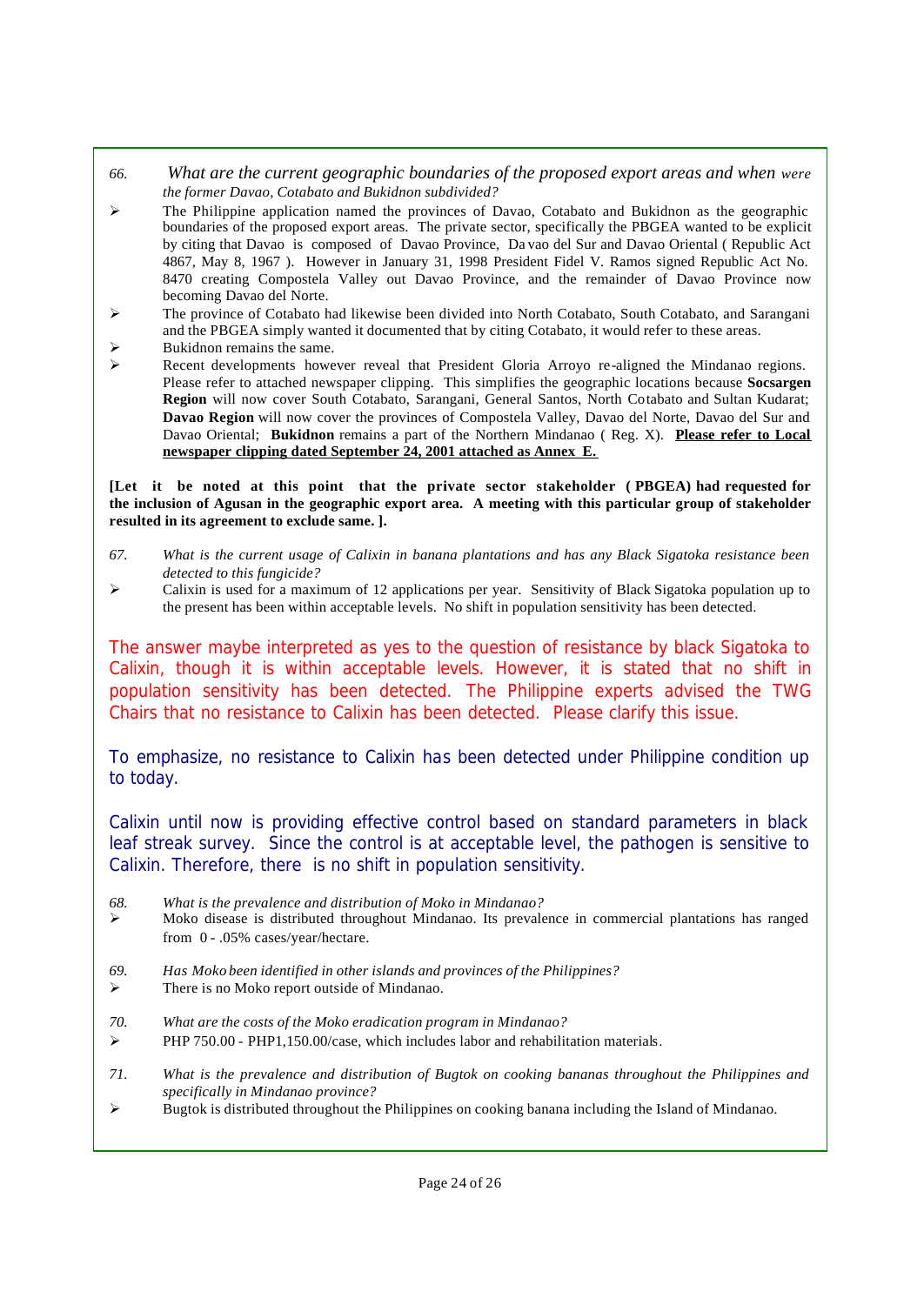*72. Is Bugtok endemic throughout Cavendish banana production areas in Mindanao?*  $\triangleright$  No.

*According to the information from the Philippine literature, bugtok is endemic in backyard and feral banana plants surrounding the commercial Cavendish production areas. Please clarify this issue.*

Bugtok is not found in any Cavendish cultivar planted under commercial plantation.

Bugtok is not always endemic or present in backyard and feral banana plants surrounding Cavendish production areas. Its presence is limited to areas where the grower does not implement proper cultural practices.

- *73. Have any of the insect vectors of Bugtok and Moko disease been identified? Is there any current work in progress on insect transmission of Moko and Bugtok diseases in the Philippines?*
- $\triangleright$  No confirmed report of insect vector of Bugtok and Moko pathogens but there is a current work on insect transmission.

*Please refer to text under question 21 above and provide a response. Also, are any results available for the study mentioned in the BPI response?*

Chances of an insect vector visiting the inflorescence of the bunch is nil to none at all because of the practice of bunch spray, deflowering and bagging as part of the cultural practice on fruit care for Philippine Cavendish bananas.

No confirmed report of insect vector of bugtok and Moko pathogens. The insects observed feeding on the flowers are just suspected as the carrier. There is current insect transmission studies between Bugtok and Moko being conducted by BPI Davao and UPLB.

- *74. Has Moko or Bugtok infection in Cavendish banana been observed in Mindanao? If so, is this the result of insect transmission or systemic infection?*
- $\triangleright$  Moko (but not Bugtok) infection in Cavendish banana has been observed as a result of systemic infection not insect transmission.

*What evidence is there that the mode of transmission of the causal bacterium for Moko or bugtok in Cavendish banana is systemic infection and not insect transmission? The response is not consistent with the literature on the epidemiology of the B strain.*

Today there is no evidence that the mode of transmission of Moko and Bugtok is systemic or insect transmitted. Under natural condition, Moko is transmitted through mechanical injuries.

- *75. What is the explanation for occurrence of random pattern of outbreak sites of Moko in commercial plantations? Is this due to insect-transmission at very low rates or something else?*
- $\geq$  The occurrence of the random pattern of outbreak of Moko in the commercial plantations is a consequence of mechanical transmission due to occasional lapses in disinfesting cutting tools (deleafing, desuckering, harvesting) used by farm workers.